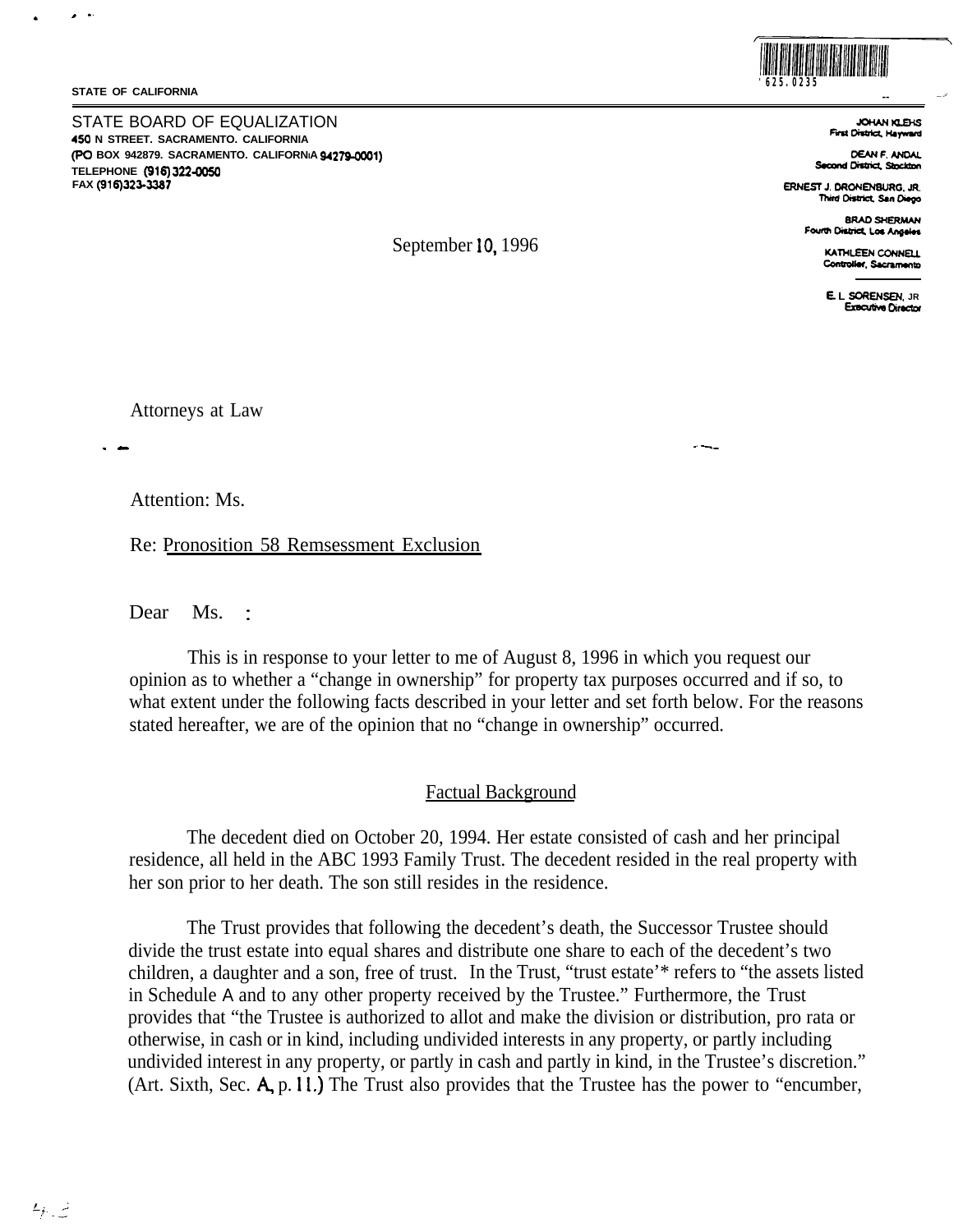mortgage or pledge trust property for a term within or extending beyond the term of the trust in connection with the exercise of any power vested in the Trustee." (Art. Fourth, Sec. G, p. 7.)

The Successor Trustee believed that the Trust estate had a net worth of approximately \$322,000, with the real property valued at approximately \$3 10,000 and all other property valued at \$12,000. Pursuant to the Trust provisions, the Successor Trustee sought to distribute approximately \$ 16 1,000 net worth of assets to each child. On April 24, 1995, before making any distributions, the Successor Trustee obtained a loan and Deed of Trust against the Trust real property for \$160,000. The assets of the Trust then consisted of cash, including loan proceeds and the real property encumbered by the Deed of Trust.

On June 2, 1995, the Successor Trustee was ready to distribute the Trust property, and made a non pro rata distribution of \$150,000 of the Trust's cash to decedent's daughter. On June 22, 1995, the Successor Trustee made a non pro rata distribution of the real property to -decedent's son individually, subject to the \$160,000 loan and Deed of Trust.

On June 22, 1995, the Successor Trustee executed a proper Claim for Reassessment Exclusion for Transfer Between Parent and Child. He submitted it to the Alameda County Recorder on June 26, 1995.

The Assessor issued a Notice of Supplemental Assessment on January 12, 1996 regarding the reassessment of one-half of the real property after the death of the parent and the distribution of the real property to the decedent's son. The property was previously on the tax roll at \$47,441. The Assessor appraised it at only \$220,000, one-half of which is \$110,000. Thus, the new assessed value is \$133,441. Subtracting the \$47,441 already taxed, the Assessor issued a Supplemental Assessment to the son of \$86,000 and a supplemental tax of-1.2990% thereon, or \$1, I 17.14.

The Assessor has indicated that the property was reassessed because "there was not enough money in the trust estate to equally distribute cash to [the **daughter]...The** Trustee obtained a cash loan to distribute cash to [the daughter] instead of a 50% interest in the above referenced property." The Assessor relies heavily on a Letter to Assessor dated January 23, 1991, No. 91/08, entitled "Change in Ownership Consequences of Real Property in an Estate or Trust Distributed on a "Share and Share Alike" Basis" (LTA 91/08).

# Law and Analvsis

As you are aware, Revenue and Taxation Code' section 60 defines a "change in ownership" as "a transfer of a present interest in real property, including the beneficial use thereof, the value of which is substantially equal to the value of the fee interest."

<sup>&</sup>lt;sup>1</sup>All statutory references are io the Revenue and Taxation Code unless othenvise indicated.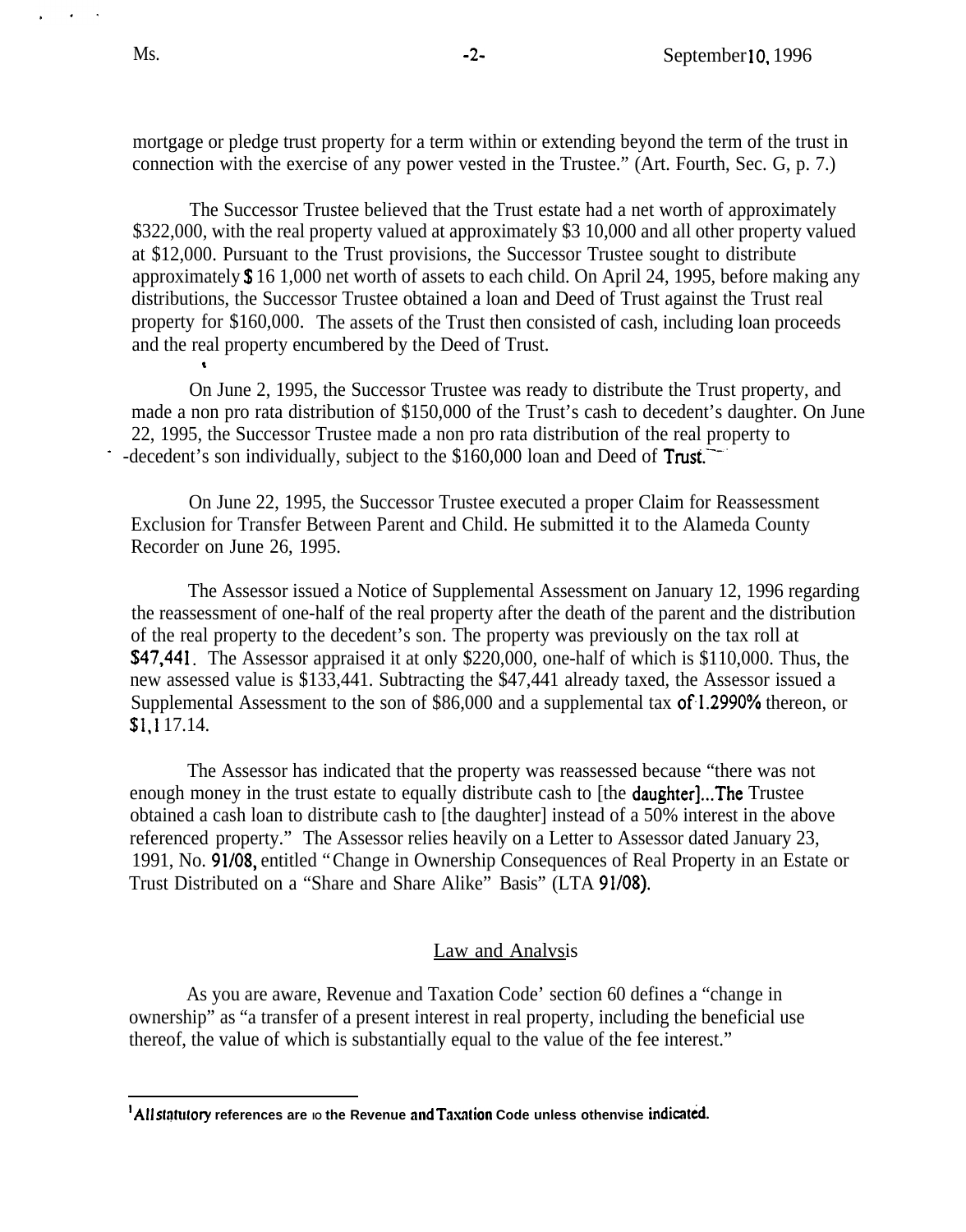Section 61 provides that, subject to exceptions not here relevant, "change in ownership, as defined in section 60, includes, but is not limited to:...(g)[a]ny interests in real property which vest in persons other than the **trustor...when** a revocable trust becomes irrevocable."

Proposition 58 added subdivision (h) to section 2 of Article XIIIA of the California Constitution. Briefly, subdivision (h) excludes from change in ownership the purchase or transfer of the principal residence of the transferor in the case of the purchase or transfer between parents and their children. It also excludes the purchase or transfer of the first \$1 million of the full cash value of all other real property between parents and their children.

Subdivision (h) is implemented by section  $63.1$ . Section  $63.1(c)(7)$ , in part, defines "transfer" as including any transfer of the present beneficial ownership of property from an eligible transferor to an eligible transferee through the medium of an inter vivos trust. It seems clear, therefore, that if the transfer of the decedent's principal residence to the decedent's son qualifies as a transfer from decedent pursuant to the terms of her intervivos trust, then the transfer qualifies for exclusion from change in ownership under Proposition 58 and section 63.1.

The Board has addressed this issue in its LTA 91/08, a copy of which is attached,-which provides in part:

"The key to whether a change in ownership occurs when property is distributed according to a trust on a share and share alike basis is whether the trust instrument limits the trustee's powers to distribute property.

"Probate Code Section 16200 provides, in part, that a trustee has not only the powers conferred by the trust instrument but also, except as limited in the trust instrument, the powers conferred by statute. Following Probate Code Section 16200 are a number of provisions conferring express statutory powers on trustees. Among those provisions is Section' 16246 which provides:

'The trustee has the power to effect distribution of property and money in divided or undivided interests and to adjust resulting differences in valuation. A distribution in kind may be made pro rata or non-pro rata.' (Added by Chapter 820 of the Statutes of 1986.)

'"The statement 'a distribution in kind may be made pro rata or non-pro rata,' means that the trustee has a choice in **how he/she** distributes non-cash assets, such as real property. The trustee can either give the beneficiaries common ownership in all the assets of the trust estate **(pro rata) or can allocate** specific assets to individual beneficiaries (non-pro rata).

"California trust law recognizes that the administration of a trust is governed by the trust instrument. Union Bank and Trust Co. v. McClogan (1948) 84 Cal. App.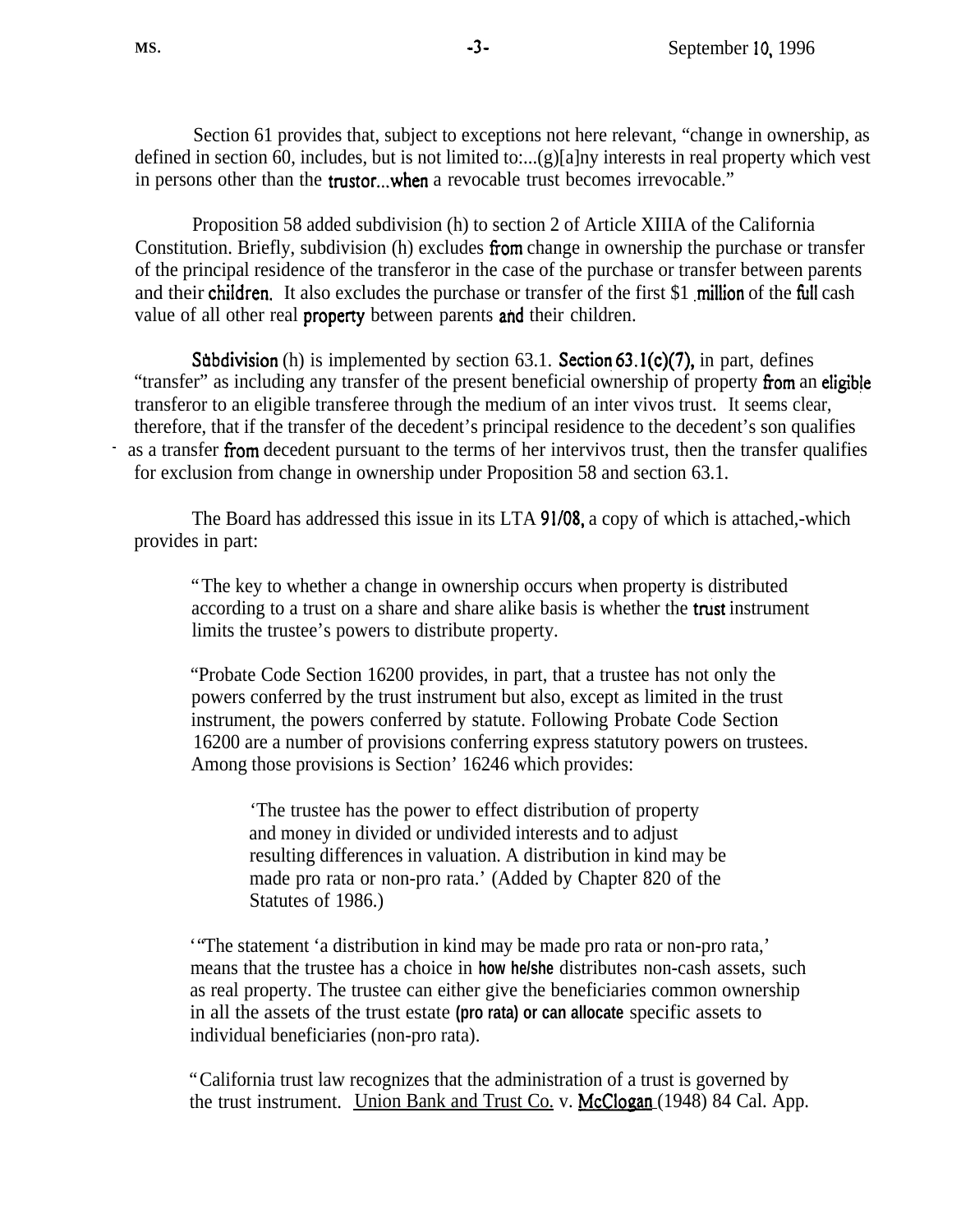2d 208. Thus, where the trust instrument conflicts with statutory power, the instrument controls unless a court, pursuant to Probate Code Section [ 162011, relieves the trustee of the restriction in the instrument. Absent a restriciton in the trust instrument, the trustee enjoys both the powers conferred by the trust instrument and those conferred by the provisions of the Probate Code, including Section 16246.

"Unless the trust instrument specifically states otherwise, the trustee has the power to distribute the trust assets in kind on either a pro rate or non-pro rata basis. Consequently, property in a trust, where the trustee has the power to distribute trust assets on a share and share alike basis can be treated as a direct transfer from parent to child to the extent that the value of the property does not exceed the value of the stipulated share of trust assets. This is because both statutory and case law recognize that, unless the trust instrument specifically states how the beneficiaries are to share the trust's assets, the trustee has the **power** to distribute property as he/she wishes. Accordingly, the assessor should recognize these transfers of property as a parent to child transfer, which may qualify for the parent/child exclusion under Section 63.1."

In this case, the Trust does not limit the statutory trustee powers contained in Probate Code sections 16220 through 16249. In fact, as indicated above, Article Sixth, Section A, of the Trust provides for the Trustee's distribution powers similar to but no less broad than those specified in Probate Code section 16246. Also, as indicated above, the Trustee has the power to encumber, mortgage, or pledge trust property for a term within or extending beyond the term of the trust in connection with the exercise of any power vested in the Trustee. This provision is identical to Probate Code section 16228.

It is clear under LTA 91/08 discussed above that where a trustee's powers are as broad as they are in this case and where the trust requires distribution in equal shares, a trustee may distribute a 100 percent interest in a parcel of real property to a beneficiary without triggering a change in ownership as long as the value of the parcel received by the beneficiary doesn't exceed the value of his or her share of the trust property. Thus, where the trust property consists solely of two parcels of real property of equal value and the trust requires distribution in equal shares to the two children, the trustee may distribute one parcel to one child and one parcel to the other child without causing a change in ownership as long as the trustee's statutory powers are not limited by the trust instrument.

Similarly, if the same trust contained one parcel of real property and cash in an amount equal to the value of the real property, no change in ownership would result from a distribution of the real property to one child and-the cash to the other child.

This case is different from the latter example only in that the successor Trustee encumbered the Trust real property in order to distribute the trust estate in equal shares by distributing cash to one child and equity in the principal residence of equal value to the other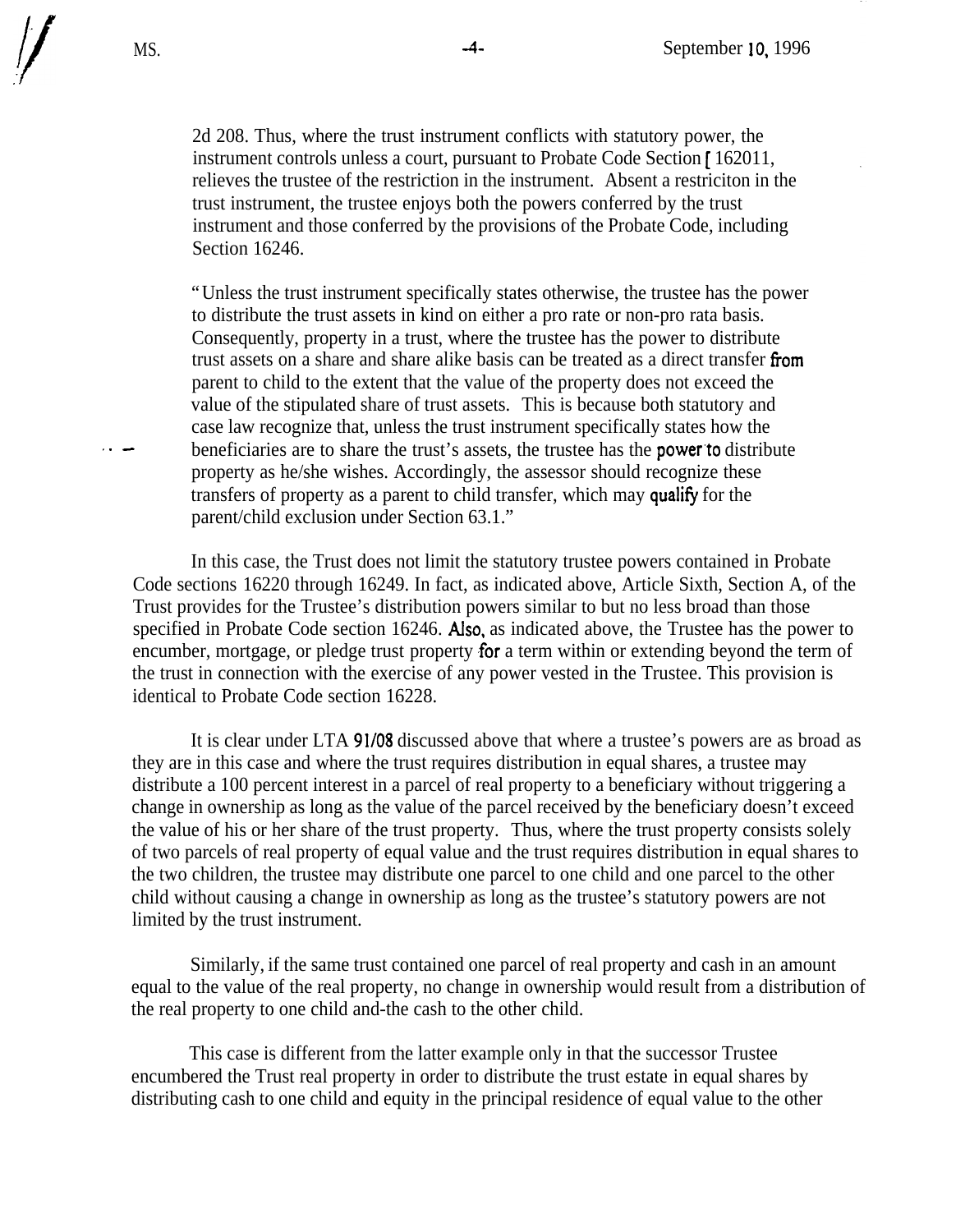child. As indicated above, the Successor Trustee had the power to encumber the real property and to make the non-pro rata distribution. In effect, the Successor Trustee exercised his power to encumber in order to be able to exercise his non pro rata distribution power. The creation of a security interest or the substitution of a trustee under a security instrument, if that occurs, is not a change in ownership (\$62(c)). Accordingly, it is our view that the distribution made by the Successor Trustee in this case does not result in a change of ownership because the distribution of the real property under the Successor Trustee's powers was a transfer from the decedent to her son "through the medium of an inter vivos...trust" within the meaning of section 63.1(c)(7) and the guidelines of LTA 91/08. The fact that the assessor valued the real property at an amount less than what the Successor Trustee believed the property was worth for purposes of encumbering the property and distributing the trust estate does not change that result. As LTA 91/08 makes clear, where a trustee's statutory powers are not limited by the trust instrument and the trust instrument requires a share and share alike distribution to children, no change in ownership resulting from a transfer between siblings occurs unless a trust beneficiary receives real property valued in excess of the value of his or her share. As pointed out in the example in LTA 91/08, where a beneficiary receive • valued in excess of the value of his or her share. As pointed out in the example in LTA 91/08. where a beneficiary receives real property which is encumbered, the encumbrance must be considered in determining whether a beneficiary has received real property valued in excess of his of her trust share. In this case, the son did not receive more than his share of the trust estate and, based on the Assessor's valuation, in fact, received less than his share of the trust estate. Accordingly, there was no transfer of real property between siblings and thus, no change in

ownership.

The views expressed in this letter are, of course, only advisory in nature. They are not binding upon the assessor of any county.

Our intention is to provide timely, courteous and helpful responses to inquiries such as yours. Suggestions that help us to accomplish this goal are appreciated.

Very truly yours,

El in 7. Ecisenlane

Eric F. Eisenlauer Senior Tax Counsel

EFE:sao

Attachment

cc: Honorable John N. Scott Alameda County Assessor

Mr. James Speed - MIC:63 Mr. Dick Johnson - MIC:64 Ms. Jennifer Willis -MIC:70 h:\property\precedent\parchild\1996\96016.efe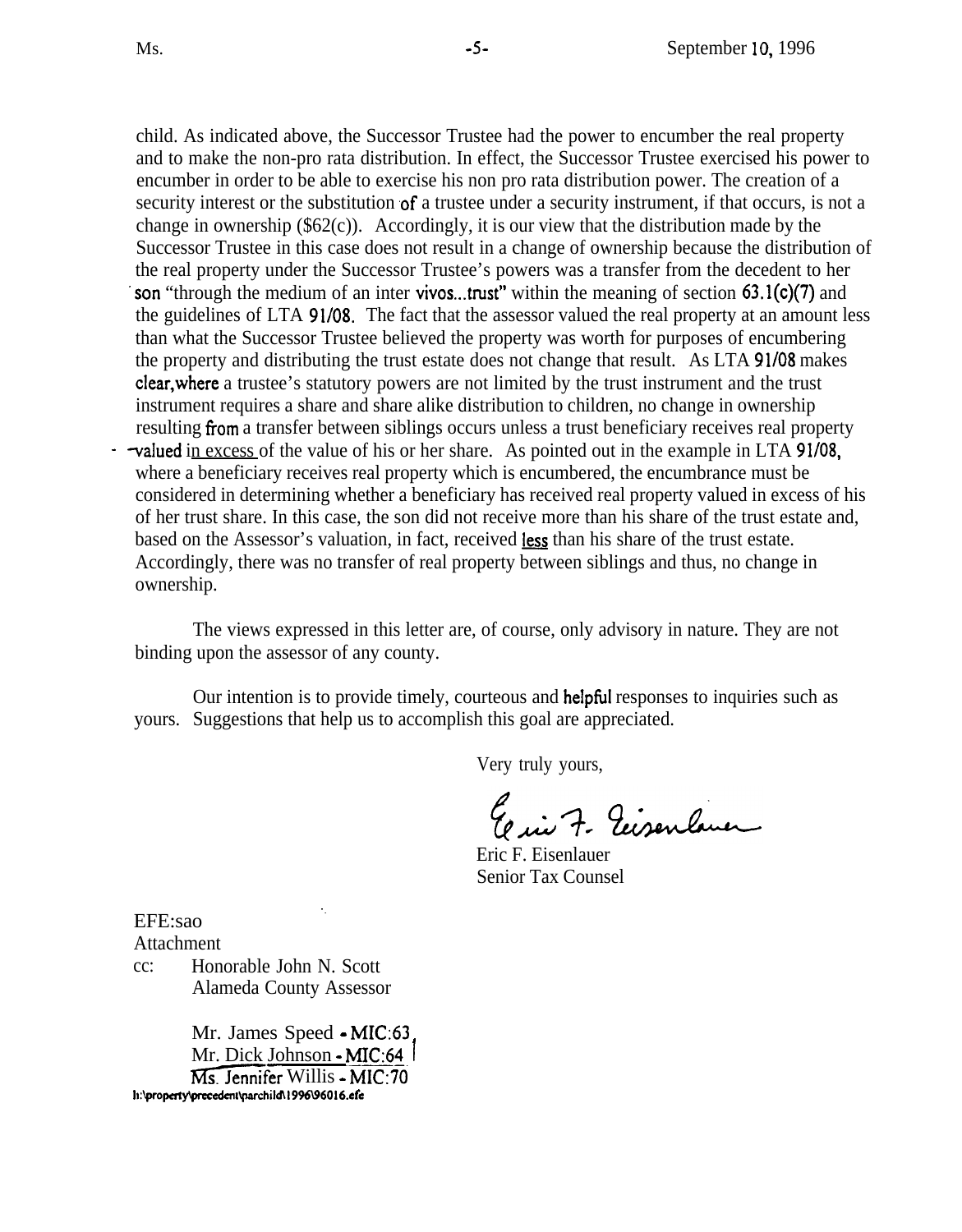-1



**STATE BOARD OF EQUALIZATION 1020 N**  STREET. SACRAMENTO. CALIFORNIA  **B OX SACRAMENTO. CALIFORNIA** (P.O 942879. *94279* 0001)

(916) **445-4588** 

**CONWAY**  HCOlll~ First District, Kenttiele Second District, Los Angeles

WILLIAM M BENNET:

**ERNEST J DRONENBURG, JR** Third District, San Diego

I V I PAUL CARPENTER Fourth District, Los Angeles

~UG  $F \left| \begin{matrix} \cdot & \cdot & \cdot & \cdot \\ \cdot & \cdot & \cdot & \cdot & \cdot \\ \cdot & \cdot & \cdot & \cdot & \cdot \\ \cdot & \cdot & \cdot & \cdot & \cdot \end{matrix} \right|$ 

August **6, 1990**

Assans:

(l>IDY RAMBC Frechive Director

Dear Mr.

This is in response to your letter. of April 21, 1990 requesting advice on the application of Proposition 58 to the transfer of your father's personal residence to your brother<br>George **Figure 1. Fibave. also** received a copy I **have. also** received a copy of your note dated June 20, 1990, to which you attached a letter written by your father on March 12, 1982, which expresses the wishes of your father as to the disposition of his estate. As we recently discussed, I have also received a copy of the letter written by your brother, George, to our Assessment Standards Division, dated May 28, **1990,** This letter states that recent inquiries made by your brother to various county assessor offices has shown that there are inconsistencies from county to county in the application of Proposition 58 to parent/child transfer s pursuant to will or trust where the property is left to two or more children "share and share alike".

Based on the information provided in your letter and in George's letter, I understand that your father, Grant , and his wife Ruth, had three children, Grant Jr., George, and Marylinda. Ruth passed away in 1982 and on June 3, 1983, your father executed an intervivos trust which was prepared for him by Mr. *<sup>f</sup>* Attorney at Law. In addition to certain stocks and bonds, Grant , as trustor, transferred to the trust a residence at Lake Almanor in Plumas County and his principal residence in Pleasant Hill, Contra Costa County. The trust was revocable until the trustor's death.- It retained a life interest in the trustor and upon his death provided for distribution of the trust estate to<br>his children, Grant , Jr., George and his children, Grant , Jr., George<br>Marylinda , "share and share alike".

Among the various powers expressly granted to the trustee in Exhibit A of the trust is the following:

> "(p) In any case in which the Trustee is required, pursuant to the provisions of this instrument, to divide any trust property into parts or shares for the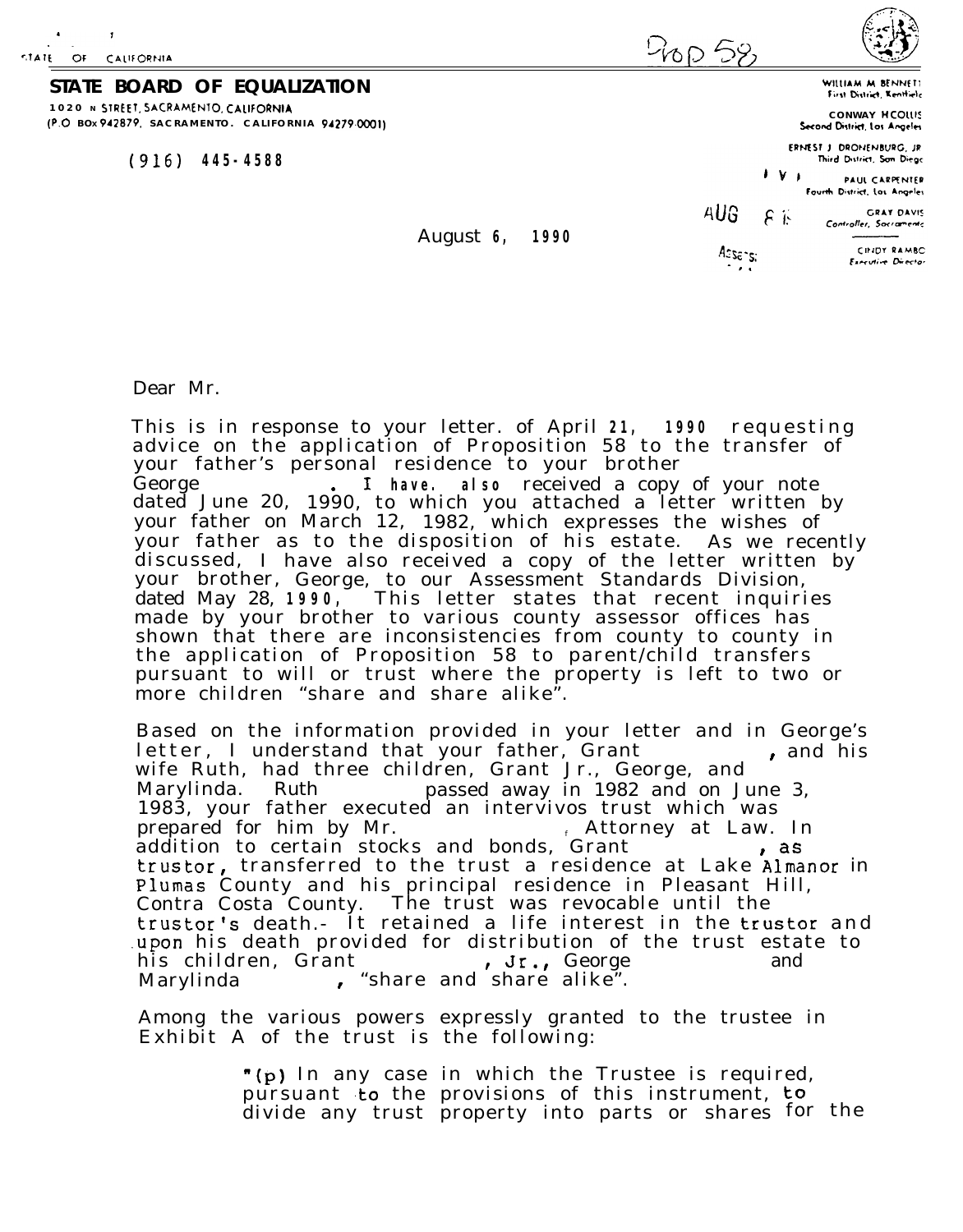purpose of distribution or otherwise, the Trustee is authorized, in the Trustee's discretion, to make the division and distribution in kind, including undivided interests in any property, or partly in kind and partly in money, and for this purpose to make such sales of the trust property as the Trustee may deem necessary, on such terms and conditions as the Trustee shall see fit. "

 $\mathbb{E}[\mathcal{F}^{(1)}]$ 

Your father passed away in September of 1989. Your brother, 'George, is interested in acquiring sole ownership of your father's residence in Pleasant Hill. He will provide a promissory note secured by a deed of trust to the other two children as a means of financing the difference between the market value of the residence and his one-third share of the trust assets . Apparently the difference in value amounts to about 15 percent of the market value of -the Pleasant Hill residence .

As the result of an inquiry from Mr. . . , you have been advised by Daniel M. Hallissy, Chief of the Standards Division of the Contra Costa Assessor's Office, that while the county would apply Proposition 58 to exclude the transfer of the Pleasant Hill residence to the three children from reassessment, it would treat the transfer of the property to the sole ownership of George as a reassessable transfer of a two-thirds interest of the property . You have asked that we review the terms of your father's trust and the other information supplied and provide our opinion as to the correctness of the assessor's determination. As I recently discussed with you, my conclusion, after reviewing the information supplied and the applicable authorities, is that the transfer of the Pleasant Hill residence to your brother qualifies as an excluded parent/child transfer except to the extent that the value of the property exceeds the value of his one-third share of trust assets.

Proposition 58 added subdivision (h) to section 2 of Article XIIIA of the Constitution. Briefly, subdivision (h) excludes from change in ownership the purchase or transfer of the principal residence of the transferor in the case of the purchase or transfer between parents and their children. It also excludes the purchase or transfer of the first \$1 million of the full cash value of all other real property between parents and their children.

Subdivision (h) is implemented by Revenue and Taxation Code section 63.1. Section 63.1, in part, defines "transfer" as including any transfer of the present beneficial ownership of property from an eligible transferor to an eligible transferee through the medium of an intervivos trust. It seems clear, therefore, that if the transfer of the Pleasant Hill residence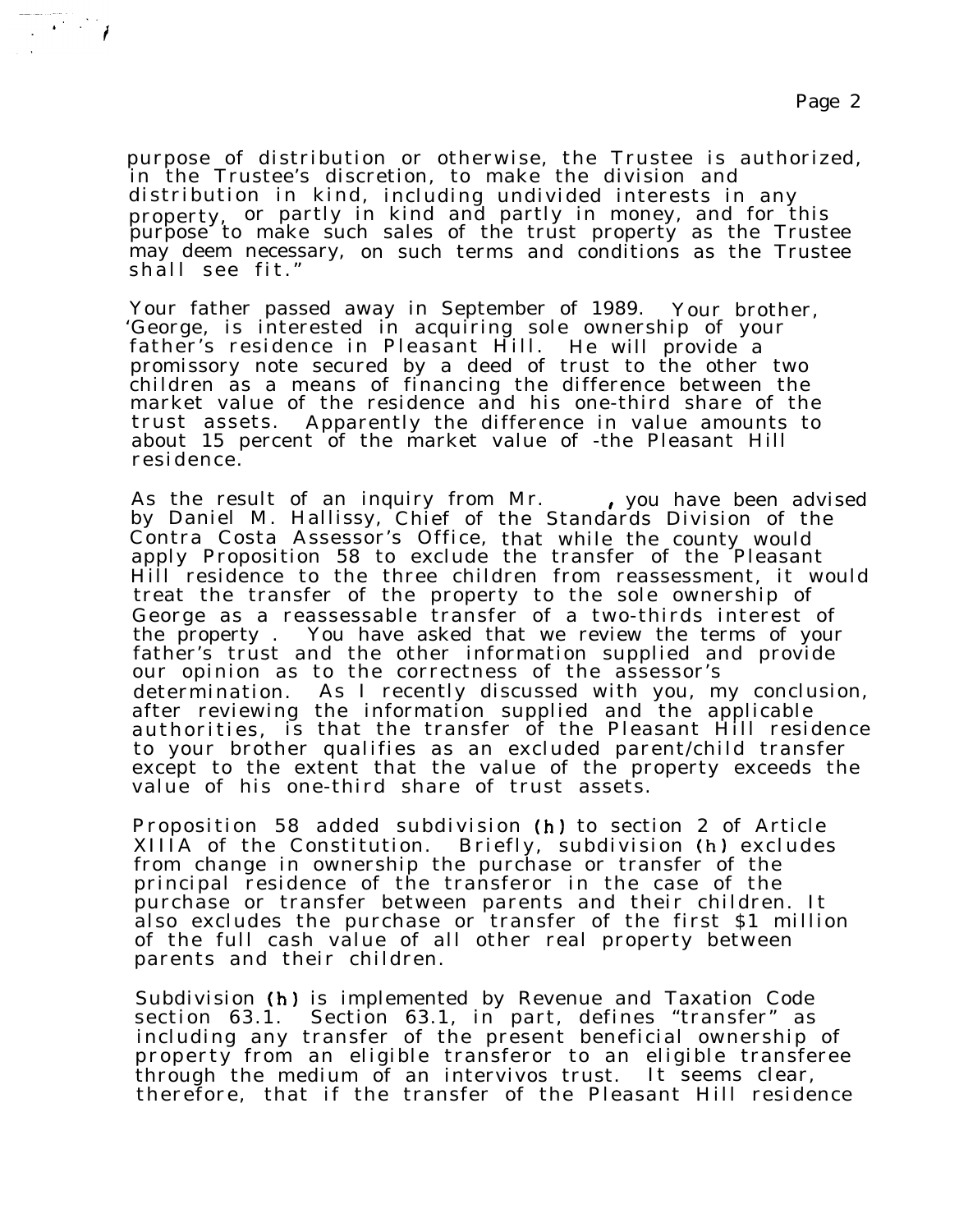to your brother George qualifies as a transfer from your father pursuant to the terms of his intervivos trust then the transfer qualifies for inclusion under these provisions of the Revenue and Taxation Code and the California Constitution.

The provisions for distribution of your father's trust estate provide that it shall go to the three children "share and share alike. " This direction indicates that the three children are to share equally in the trust estate. The question, of course, is whether the three children each receive a one-third interest in each individual trust asset. Subdivision (p) of Exhibit A of the trust grants to the trustee express authority to make distributions in kind and so forth. While I, frankly, had some difficulty in deciding whether this was a clear, broad grant of discretion to the trustee to distribute all trust property in kind, that dilemma is resolved by the provisions of the Probate Code dealing with trust administration found at Sections 16000 and following.

Probate Code Section 16200 provides, in part, that a trustee has not only the powers conferred by the trust instrument but also, except as limited in the trust instrument, the powers conferred by statute . Following Section 16200 are a number of provisions conferring express statutory powers on trustees. Among those provisions is Section 16246 which provides:

> "The trustee has the power to effect distribution of property and money in divided or undivided interests and to adjust resulting differences in valuation. A distribution in kind may be made pro rata or non-pro rata" (added by Chapter 820 of the Statutes of 1986).

California trust law recoqnizes that the administration of a trust is governed by the trust instrument. Union Bank and Trust Co. **<sup>V</sup> .** McColqan{l948) 84 Cal **.App.** 2d 208 . Thus, where the trust instrument conflicts with a-statutory power, the instrument controls unless a court, pursuant to Probate Code section 16201, relieves the trustee of the restriction in the instrument. Absent a restriction in the trust instrument, the trustee enjoys both the powers conferred by the trust instrument and those conferred by the provisions of the Probate Code, including section 16246.

The powers granted to the trustee under Exhibit A'of your father's trust expressly provides that they are **"In** addition to all other powers and discretions granted or vested in a Trustee by law." It does not appear, therefore, that any limitation on the powers conferred by statute was intended under your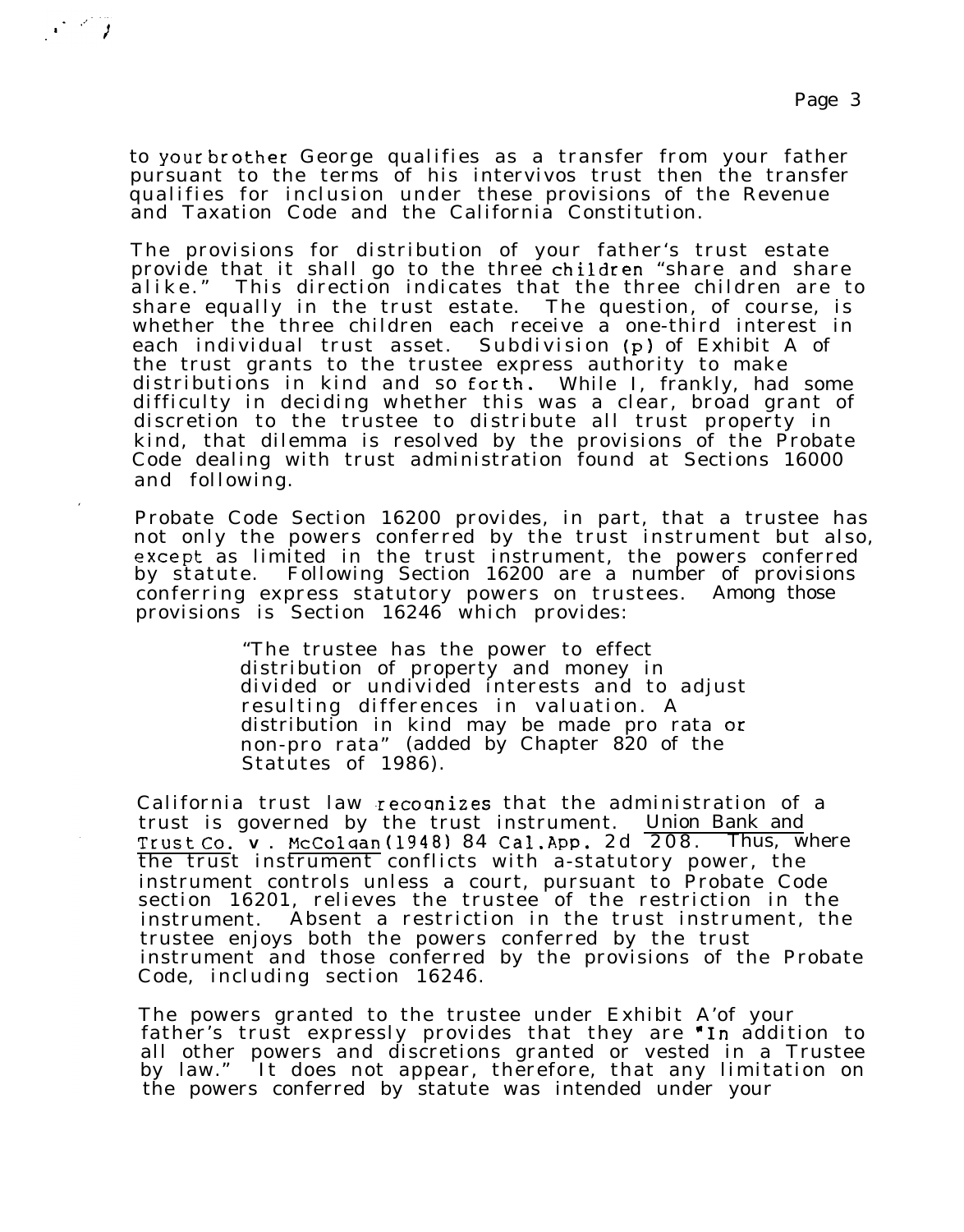father's trust. Thus, the trustee has the power to distribute the trust assets in kind on either a pro rata or non-pro rata basis. Accordingly, the distribution to your brother George of the Pleasant Hill property would be properly characterized as a transfer under the terms of the trust from your father to your brother for the purposes of Proposition 58 and section 63.1, to the extent that the value of the property did not exceed the value of your brother's one-third interest in the total trust estate. The excess, which you state is about 15% of the value of the property, could not qualify as a transfer from your father to your brother since it would exceed the direction that the three children share and share alike. To that extent, the transfer **must** be considered to be a transfer from the other beneficiaries pursuant to a sale of their interest to your brother George.

It must be recognized that we are dealing here with the provisions of a trust rather than a will. Under the provisions of the Probate Code, we would not necessarily reach the same result had the distribution been made pursuant to a will. Under the Probate Code provisions applicable to wills, the general rule is that a devise of property to more than one person vests the property in them as owners in common. Probate Code Section 6143 provides that unless a contrary intention is indicated by the will, "a devise of property to more than one person vests the property in them as owners in common." See also Estate of Pence (1931) 117 **Cal.App.** 323, at 331, holding that a devise to more than one person to "share and share alike" indicates a gift in common. See also Noble v. Beach (1942) 21 Cal. 2d 91, 94; and, Estate of Russell (1968) 69 Cal.2d 200, 214-215. Of course, many wills contain provisions which grant discretion to distribute the property in kind on a pro rata or non-pro rata basis or something equivalent. In light of the general principle that the intention of the testator as expressed in the will controls the legal effect of the dispositions made in the will (Probate Code Section 6140 (a}) a clear grant of broad discretion to distribute the property in kind on a pro rata or non-pro rata basis must be given due recognition. In the absence of such a clear grant of broad discretion in the will, however, or an appropriate judicial determination of the meaning of the provisions of the will, assessors are entitled to rely on the general rule set forth in Section 6143 of the Probate Code.

As demonstrated by the above discussion, this is a difficult area of the property tax law and we are in agreement with your brother's suggestion that our Assessment Standards Division should provide guidance to assessors to assist them with these complex problems. By copy of this letter, I am requesting that the division prepare an appropriate advisory letter to county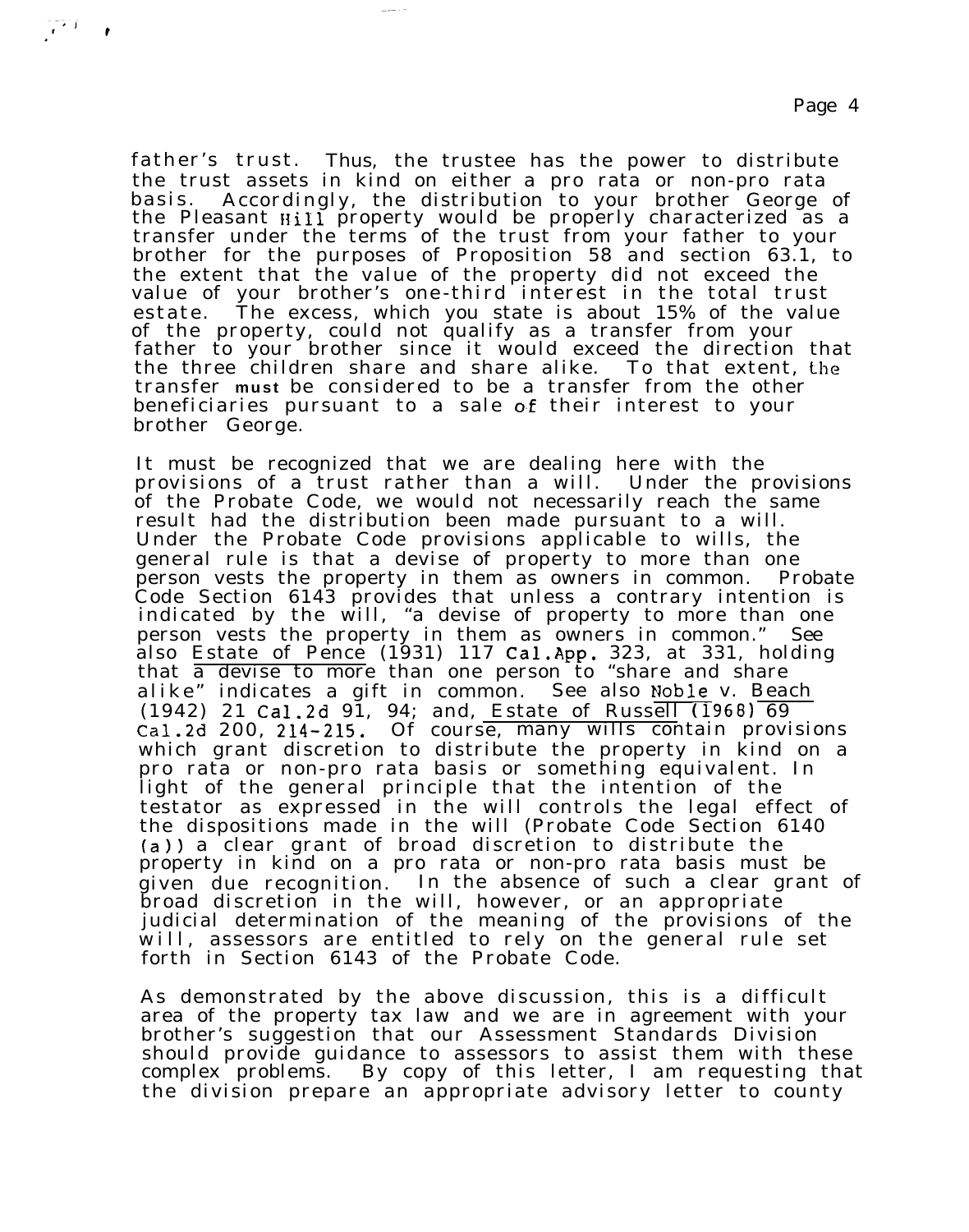assessors setting forth guidelines consistent with the views expressed above.

As I believe we have discussed, the opinions expressed' in this letter are advisory in nature and are not binding upon any assessor . I have, however, taken the liberty of furnishing a copy of this letter to both the Contra Costa County and Plumas County Assessors' Offices, for their information.

Very truly yours,

-+urnt Andrewer Richard H. Ochsner

Assistant Chief Counsel

RHO: sp 2520D

cc:

 $\frac{1}{2} \sum_{i=1}^n \frac{1}{2} \sum_{j=1}^n \frac{1}{2} \sum_{j=1}^n \frac{1}{2} \sum_{j=1}^n \frac{1}{2} \sum_{j=1}^n \frac{1}{2} \sum_{j=1}^n \frac{1}{2} \sum_{j=1}^n \frac{1}{2} \sum_{j=1}^n \frac{1}{2} \sum_{j=1}^n \frac{1}{2} \sum_{j=1}^n \frac{1}{2} \sum_{j=1}^n \frac{1}{2} \sum_{j=1}^n \frac{1}{2} \sum_{j=1}^n \frac{1}{2} \sum_{j=$ 

Mr. Daniel M. Hallissy Contra Costa County Assessor's Office

Mr. Tony Exsen Plumas County Assessor's Office

Mr. John Hager ty Mr. Verne Walton  $\nu$ Mr. Eric Eisenlauer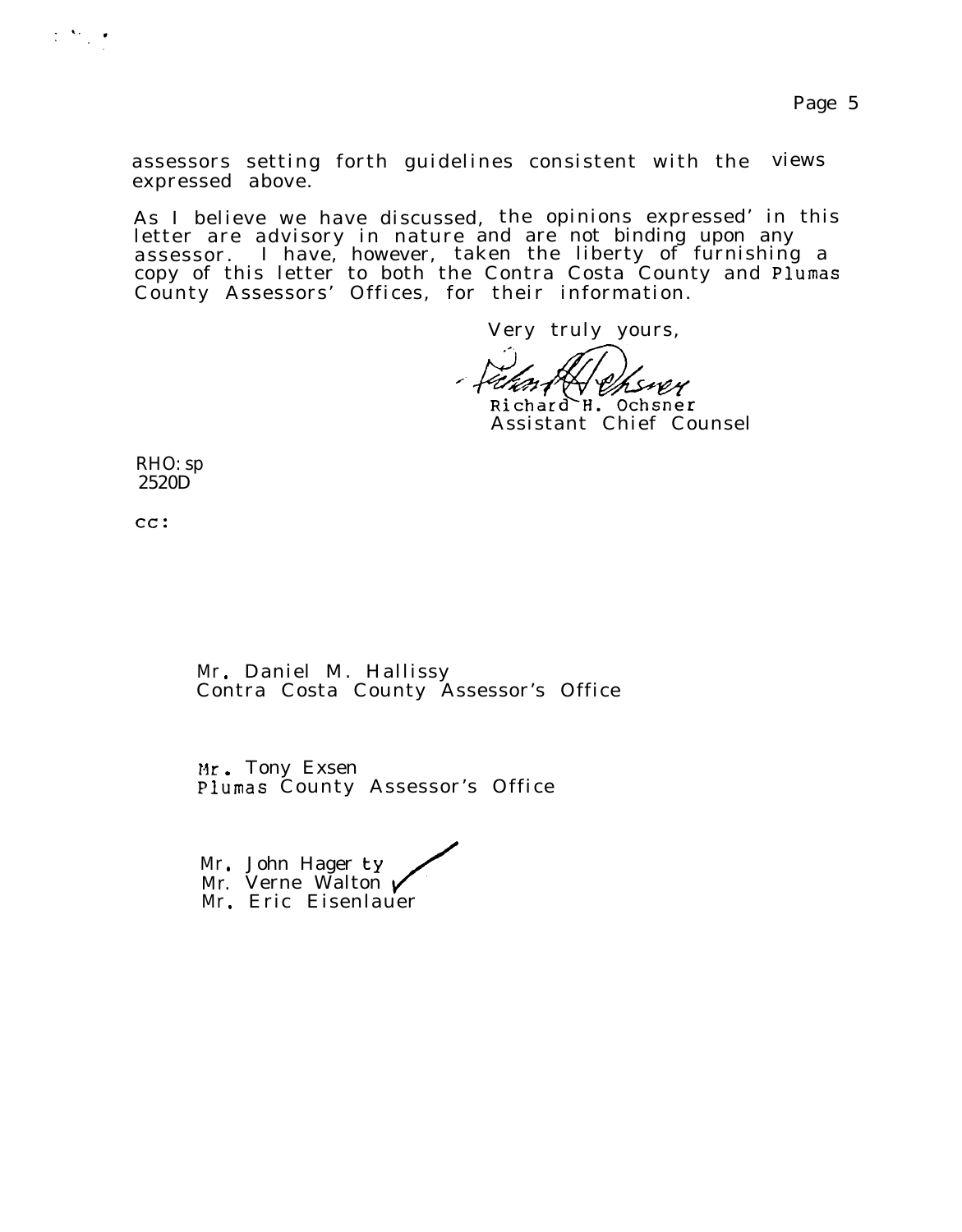STATE C : ALIFORNIA

 $\ddot{\phantom{a}}$ 

TAT BOARD OF EQUALIZATION **(916) 445-4982** tOZO N !: .:ET, SACRAMENTO, CALIFORNIA (P.O. BO. ... 42879, SACRAMENTO, CALIFORNIA 94279-0001)

WILLIAM M. BEHNE First District, Konzi **BRAD SHERM.** Second District, Los Ange ERNEST J. DAONENBURG. . Third District, San De

**January 23, 1991**

Fourth District, Los Ange GRAYOA\ Controller, Sacrame.

MEMa,

**CINOY RAMS Executive Direc** 

 $No. 91/06$ **CORRECTIO:**

TO COUNTY ASSESSORS:

# **CHANGE IN OWNERSHIP CONSEQUENCES OF REAL PROPERTY IN AN ESTATE OR TRUST DISTRIBUTED ON A "SHARE AND SHARE ALIKE" BASIS**

**This letter sets forth the change in ownership consequences of transfers of property from parents to children when property is distributed according to a will or trust and the language of the document directs that the assets of the estate or trust be distributed to the** children **on a "share and share alike" basis.**

**Currently, when an estate or trust is to be distributed on a share and share alike basis many assessors presume, for property tax purposes, that the beneficiaries of a trust or the heirs of a will have an equal interest in each and every property owned by the decedent. Consequently, in these counties a change in ownership occurs if any heir or beneficiary obtains an interest in any real property greater than his/her proportional interest in the estate or trust. For example, if property is left to four children and one child is granted a** 100. percent **interest in the parent's residence, the assessor would have determined that 75 percent of the property interests transferred. Using this policy, the percentage of interests transferred is the amount that the interest in the real property exceeds the proportional interest in the estate.**

**Our recommendations for the change in ownership consequences of property distributed on a share and share alike basis depend on the provisions of the trust instrument or the will.**

## **TRUSTS**

**The key to whether a change in ownership occurs when property is distributed according to a trust on a share and share alike basis is whether the trust instrument limits the trustee's powers to distribute property.**

**Probate Code Section 16200 provides, in part. that a trustee has not** only **the powers conferred by the trust instrument but also, except as limited in the trust instrument, the powers conferred by statute. Code Section** 16200 **are a number of** pr\_ov is; ons **conferring express statutory powers on trustees. Among those provisions is Section 16246 which provides:**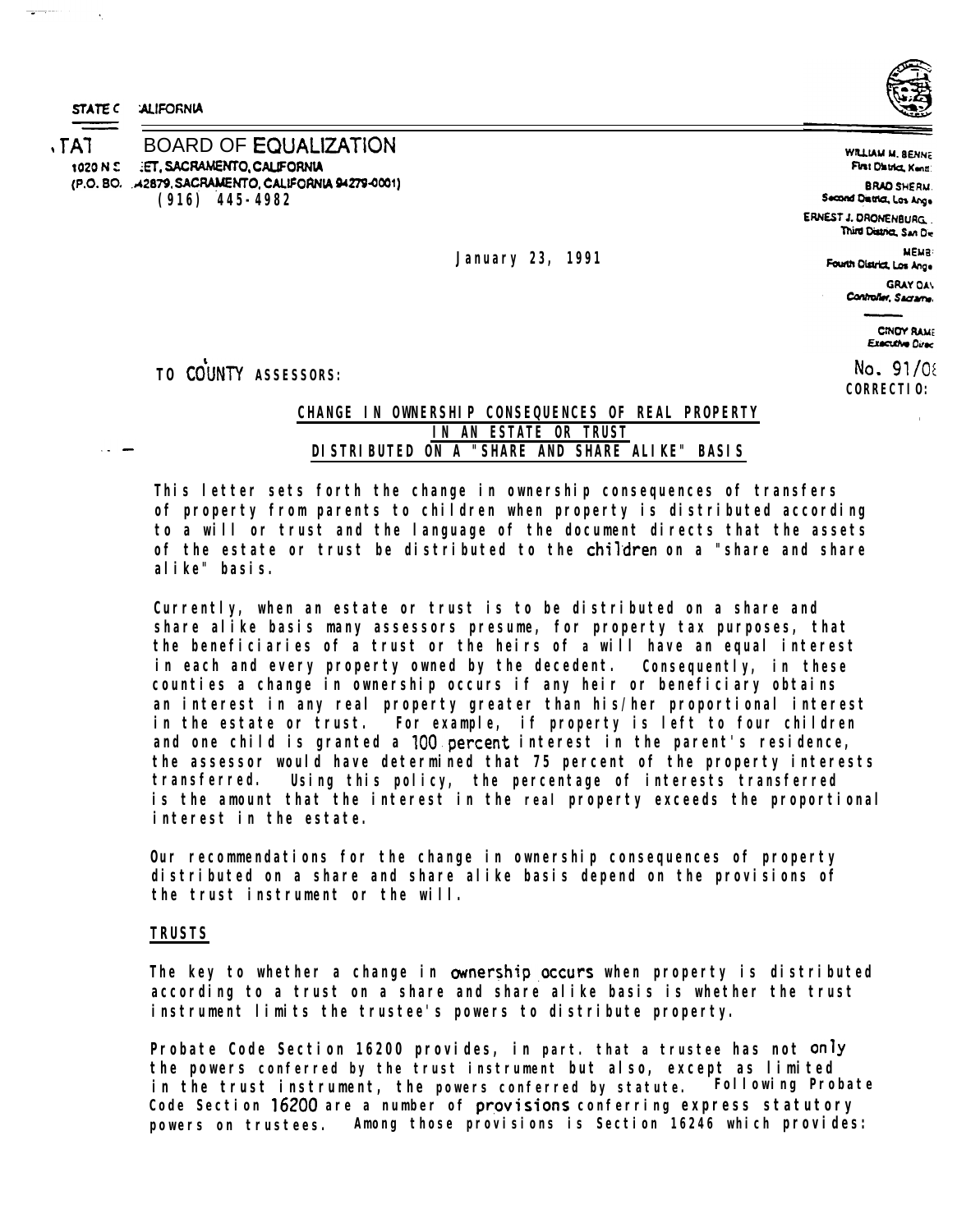**"The trustee has the power to effect distribution of property and money in divided or undivided interests and to adjust resulting differences in valuation. A distribution in kind 'may be made pro rata or non-pro rata." (Added by Chapter 820 of the Statutes of 1986.)**

**The statement "a distribution in kind may be made pro rata or non-pro rata," means that the trustee has a choice in how he/she distributes non-cash assets, such as real property. The trustee can either give the beneficiaries** common,ownership **in all the assets of the trust estate (pro rata) or can allocate specific assets to individual beneficiaries (non-pro rata).**

**California trust law** recoqnizes **that the administration of a trust is governed** by the trust instrument. **-Union Bank and Trust Co.**  $\vee$ . McCol.gan (1948) 84 **Cal.** App. 2d **208. Thus. where the trust instrument conflicts with statutory power, 'the instrument controls unless a** court, **pursuant to Probate Code Section 1620.1, relieves the trustee of the restriction in the instrument. Absent a restriction in the trust instrument, the trustee enjoys both the powers conferred by the trust instrument and those conferred by the provisions of the Probate Code, including Section 16246.**

**Unless the trust instrument specifically states otherwise, the trustee has the power to distribute the trust assets in kind on either a pro rata or non-pro rata basis. Consequently, property in a trust, where the trustee has the power to distribute trust assets on a share and share alike basis** c.an **be treated as a direct transfer from parent to child to the extent that the value of the property does not exceed the value of the stipulated share of trust assets. This is because both statutory and case law recognize that, unless the trust instrument specifically states how the beneficiaries are to share the trust's assets, the trustee has the power to distribute property as he/she wishes. Accordingly, the assessor should recognize these transfers of property as a parent to child transfer, which may qualify for the parent/child exclusion under Section 63.1.**

### **Example:**

Ź

**A parent leaves a trust estate with a net worth of \$500,000 to his four children on a share and share alike 'basis. Each child is to receive \$125,000 net worth of assets. The trust document does not limit the trustee's power to distribute the trust assets. Accordingly,. as provided by Probate Code' Section 16246, the trustee has the power to distribute sole ownership of any asset or a fractional interest in any asset to any of the children.**

**In distributing the trust, the trustee decides to deed the principal residence, worth \$112.500 and no outstanding loans, to one child. In our view, this would be considered a 10.0 percent transfer from parent to child which may be excluded from change in ownership under Section 63.1 if** <sup>a</sup> **proper claim form is filed. This is because the net worth of the property is under the child's \$125,000 share in the estate. If the property had a net worth which was more than \$125,000, a partial change in ownership**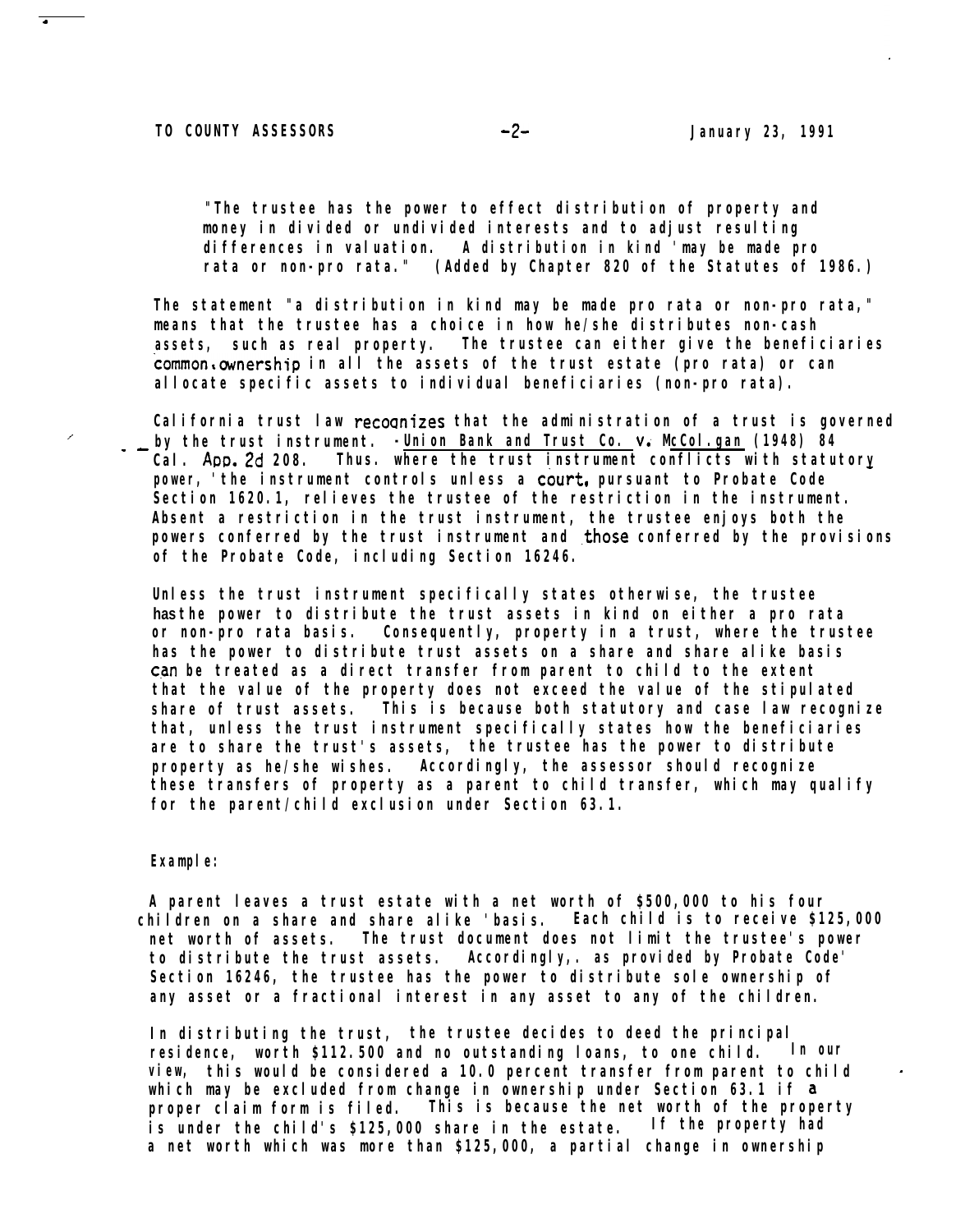**would have occurred. The following example outlines the procedures for such a situation.**

**If the trustee deeds another child an investment property, with a market value of \$225,000 and an outstanding mortgage balance of \$50,000 (encumbrances in the property should be considered), then a 28.57 percent reappraisable change in ownership would occur. This is calculated as follows: equity in the property minus child's share of the trust estate divided by the equity in the property (\$175,000** \_ \$125,000/\$175,000). In **this case, the equity in the property that the child receives exceeds his/her proportional share'of the trust estate by 28.57 percent. In effect, this 28.57 percent interest in the property is a transfer of property between siblings. It does not qualify as a transfer from parent to child since it exceeds the direction that the children share and share alike. Therefore, a 28.57 percent change in ownership of the property has occurred while the remaining 71.43 percent may be excluded from change in ownership according to the provisions** of **Section 63.1 of the Revenue and Taxation Code.**

In **practice, assuming a 1975 factored base year value of \$75,000, the new base year value of the property would be calculated as follows:**

| 1975 | <b>Factored base year value</b>       | 3 75,000 x 71.43% = $$3,572$ | 64.282     |
|------|---------------------------------------|------------------------------|------------|
| 1990 | <b>Market</b> value                   | $$225,000 \times 28.57\% =$  |            |
|      | Value to be enrolled for current roll |                              | \$117, 854 |

### **WILLS**

**Whether a change in ownership occurs when a child receives a 100 percent interest in real property from a parent's estate when the estate is distributed according to a will on a share and, share alike basis depends on whether the will gives the executor a clear grant of broad discretion to distribute property** in kind **on a pro rata or non-pro rata basis.**

**Under the Probate Code provisions applicable to wills\_, the general rule is that a devise of property to more than one person vests the property in them as owners in common. Probate Code Section 6143 provides that unless a contrary intention is indicated in the will, "a devise of property to** *more* **than one person vests the property in them as owners** *in* **common.'** See also **Estate of Pence** (1931) 117 Cai. App. 323, at 331, holding that **a devise to more than one person to share and-share alike indicates a gift in common. See also Noble v. Beach (1942) 21 Cal. 2d 91, 94: and Estate of Russell (1968) 69 Cal. 2d 200, 214-215.**

**Of course, many wills contain provisions which grant discretion to distribute property in kind on a pro rata or non-pro rata basis or something equivalent. Probate Code Section 6140(a) states that the intention of the testator as expressed in the will controls the legal effect of the dispositions made in the will. In light of this general principle, a clear grant of discretion to distribute the property in kind on a pro rata or non-pro**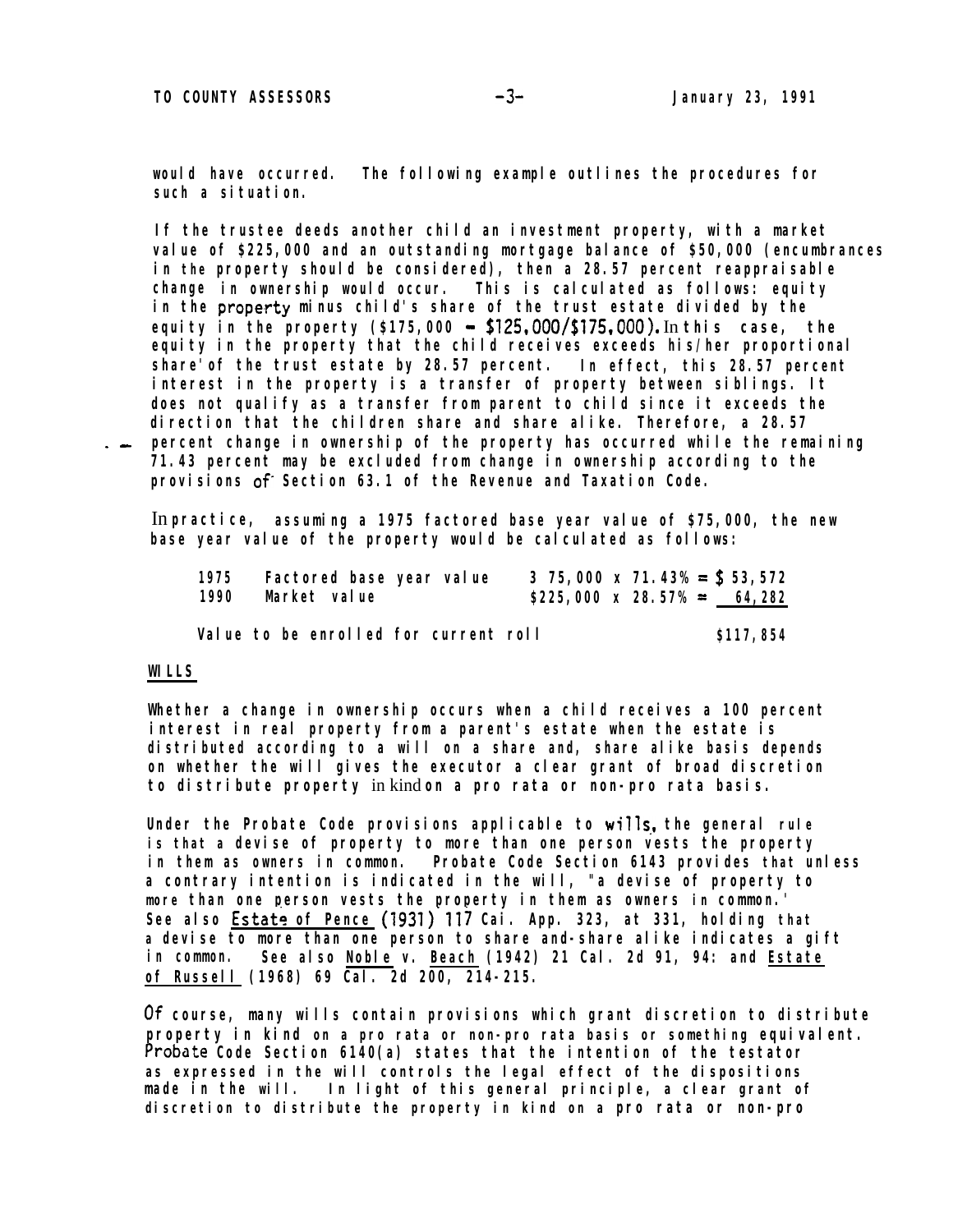**TO COUNTY ASSESSORS January 23, 1991**

 $\mathbb{R}^n \times \mathbb{R}^n$ 

 $-4-$ 

**rata basis must be given due recognition. In the absence of such a clear grant of broad discretion in the will, however, or an appropriate judicial determination of the meaning of the provisions of the will, assessors are entitled to rely on the.general rule set forth in Section 6143 of the Probate Code.**

**Therefore, if it is determined that the will clearly grants the executor broad discretion in distributing property in kind on a pro rata or** non**pro rata basis, the change in ownership consequences are identical to those in the example illustrated for trusts above. If it is not certain or it has not been proved that the executor has this power, then the assessor is** *correct* **in allocating an equal fractional interest in each-and every -property owned by the parent to each child for property tax purposes. It follows that a partial change in ownership will occur if any child acquires an interest in any real property owned by the parent greater than the proportional interest in the estate. It is important to note that the taxpayer carries the burden of proving, to the assessor's satisfaction, that the will in fact grants the requisite discretionary power in distributing the property.**

**If you have any further questions, please feel free to contact our Real Property Technical Services Unit at (916) 445-4982.**

Sincerely,

Unne Halton

**Verne Walton, Chief Assessment Standards Division**

**VW:sk**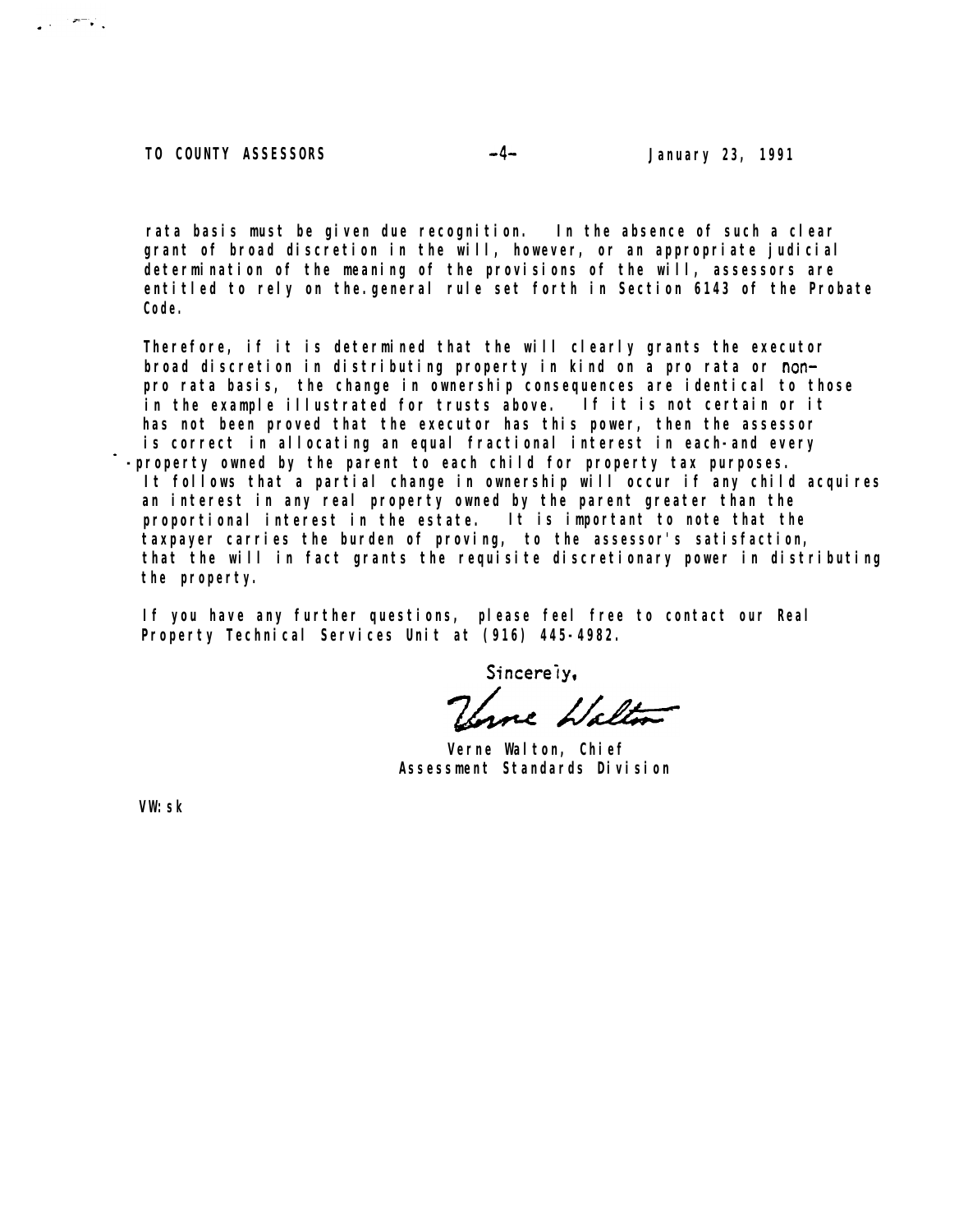#### STATE OF CALIFORNIA

STATE BOARD OF EQUALIZATION 450 N STREET, SACRAMENTO, CALIFORNIA (PO BOX 942879, SACRAMENTO, CALIFORNIA 94279-0082) TELEPHONE (916) 323-7713 FAX (916) 323-3387



, JOHAN KLEHS First District, Hayward

DEAN F. ANDAL Second District, Stockton

CLAUDE PARRISH **Third District, Torrance** 

JOHN CHIANG Fourth District. Los **Angeles** 

> KATHLEEN CONNELL Controller, **Sacramento**

E. L. SORENSEN, JR. **Executive** Director

The Honorable Vince T. Minto Glenn County Assessor/Clerk/Recorder 516 West Sycamore Street, 2<sup>nd</sup> Floor Willows, CA 95988-2746

Attention: Ms. Sheryl J. Thur

# Re: Proper Allocation of Parent/Child Exclusion

Dear Ms. Thur:

This is in response to your January 26, 1999 letter to Mr. Gene Palmer, in which you request our opinion on the application of the parent/child exclusion in Revenue and Taxation <sup>1</sup> Code Section 63.1 to the transfer of four parcels of real property upon the death of the trustor of a revocable living trust. You are concerned that because the Trust terms required the Trust property to be distributed on a "share and share alike" basis and one of the two children received all four parcels, only 50 percent of the real property may be excluded from change in ownership as a parent/child transfer. Based on our analysis of the facts provided and for the reasons stated, we are of the opinion that 100 percent of the real property may be excluded from change in <sup>1</sup> ownership, provided your office finds the applicable documents reliable. Please accept our apologies for the delay, as other matters beyond our control prevented a more timely response.

October 28, 1999

### Factual Background

The decedent (Mother) died on December 12, 1997. Under the terms of the Living Trust, her son (William) and her daughter (Karen) were co-trustees of her estate (Article 1.1) and were each to receive an undivided one-half share of her estate (Article 5.2).

According to Articles 5.4 through 5.7, upon Mother's death, the Co-Trustees must divide the Trust Estate into equal shares and distribute one share to each of the decedent's two children, free of trust. Based on the "Executor's Work Sheet" submitted by William (as Co-Trustee and Executor), the "Trust Estate" refers to the assets listed on the Work Sheet, which include four parcels of real property in Glenn County and cash. Article 5.5 provides that in determining the *content* of each of the shares,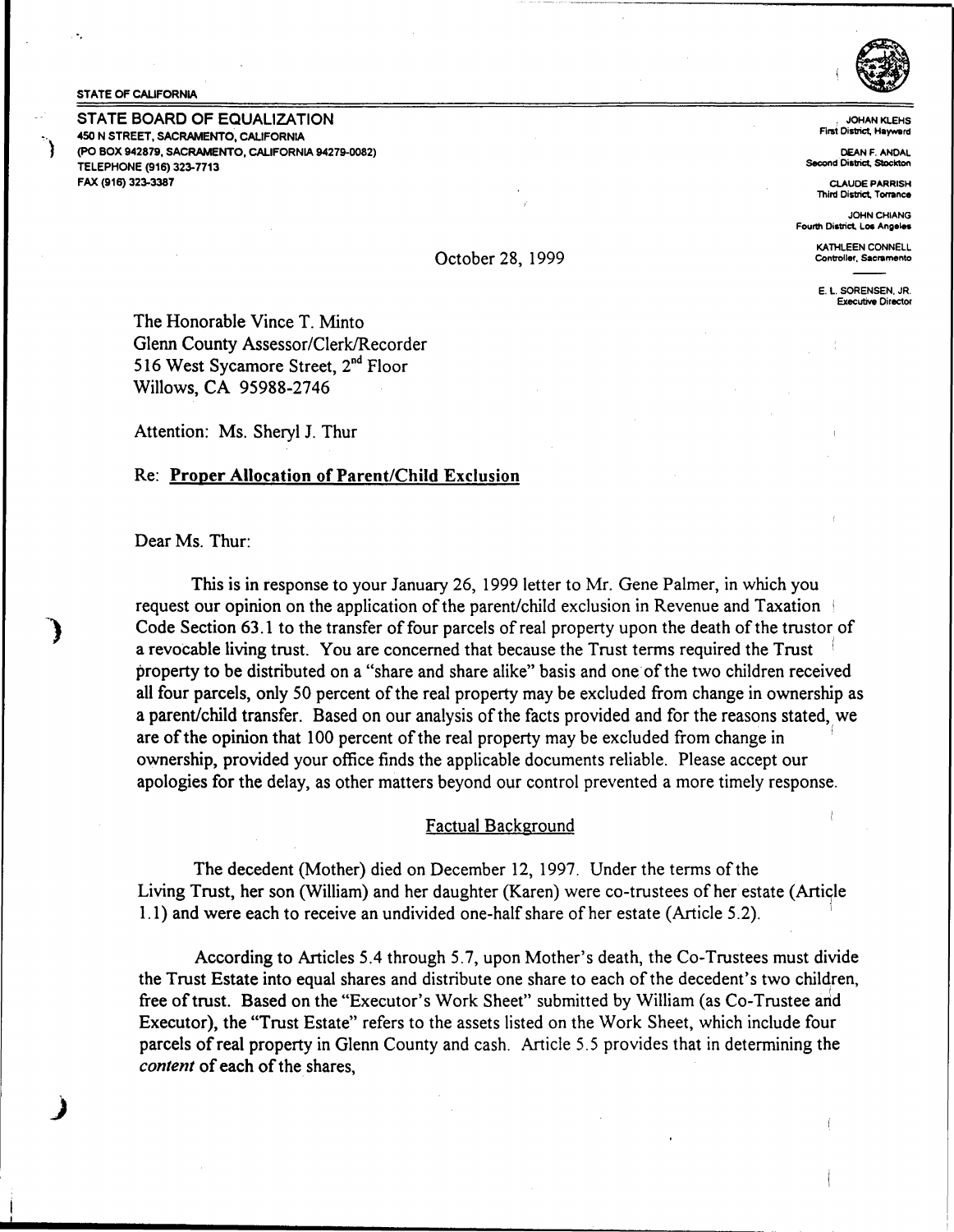"The Trustee may make any distributions in cash, in kind, or partly in each, either pro rata or otherwise. However, notwithstanding any other provision of this Trust Instrument, if any Beneficiary is indebted to the Settlor or to the Trust, the share of such Beneficiary shall be funded in kind with such note or other debt."

The Trust also provides that Co-Trustees have the power to "incur indebtedness, finance, or refinance Trust property, and to borrow money by any means, ... and to encumber or hypothecate Trust property by mortgage, deed of trust, pledge or otherwise; and to pay any and all such debts or obligations with Trust assets." (Article 2.2, Sec. E.)

In making distributions of the estate following Mother's death, the Co-Trustees apparently elected a non pro rata distribution.<sup>1</sup> They equalized the values of the assets each Beneficiary received from the Trust by transferring the four parcels to William and an almost equal amount'of cash to Karen. The Co-Trustees indicate that the Trust estate had a net worth of approximately \$396,228, with the real property valued at approximately \$198,000 and all cash valued at \$198,228. Pursuant to Article 5.5, they distributed non pro rata all four parcels to William (deeds recorded on April 19, 1998,) and all of the cash to Karen. Upon subsequent liquidation of Mother's estate, the Co-Trustees equalized the \$228 difference in Karen's favor.

## Summary Conclusion

In your view, the non pro rata distribution results in the following property tax consequences: 1) change in ownership of 100 percent of the four parcels deeded to William, except that William's 50 percent interests per the Trust terms can be excluded as a parent to child transfer; and 2) reassessment of Karen's 50 percent interest upon the April 1998 deed transfers to , William. (The parent/child exclusion could prevent reappraisal of the 50 percent interests transferred from Mother to Karen on the date of Mother's death only.) Your conclusions assume that William, in effect, received his sister's (Karen's) 50 percent interests, and if these were the facts, we would agree. However, based on the Trust terms and documentation regarding the Trustees' distribution, there was only one transfer and one change in ownership of the Trust property - from Mother to her children on the date of her death. The parent/child exclusion applies to this transfer, because the value of the parcels William received from Mother did not exceed the value of his share of the Trust Estate.

## Law and Analysis

. The general rule is that there is only one change in ownership for property transferred in trust. This occurs either upon transfer into the trust or upon distribution to the trust beneficiaries. Following this rule, the owners of the property are construed to be the trustor, when there is no change in ownership, or the beneficiaries, when there is a change in ownership. The trustee is never considered to be the owner of the trust property for change in ownership purposes, as the trustee merely holds legal title and transfers legal title based on the trustor's instructions in the trust instrument. (See Property Tax Rule 462.240 and Annotation No. 220.0761.)

See Executor's Work Sheet, attached, and 2/1/99 Letter, attached, from taxpayer's attorney.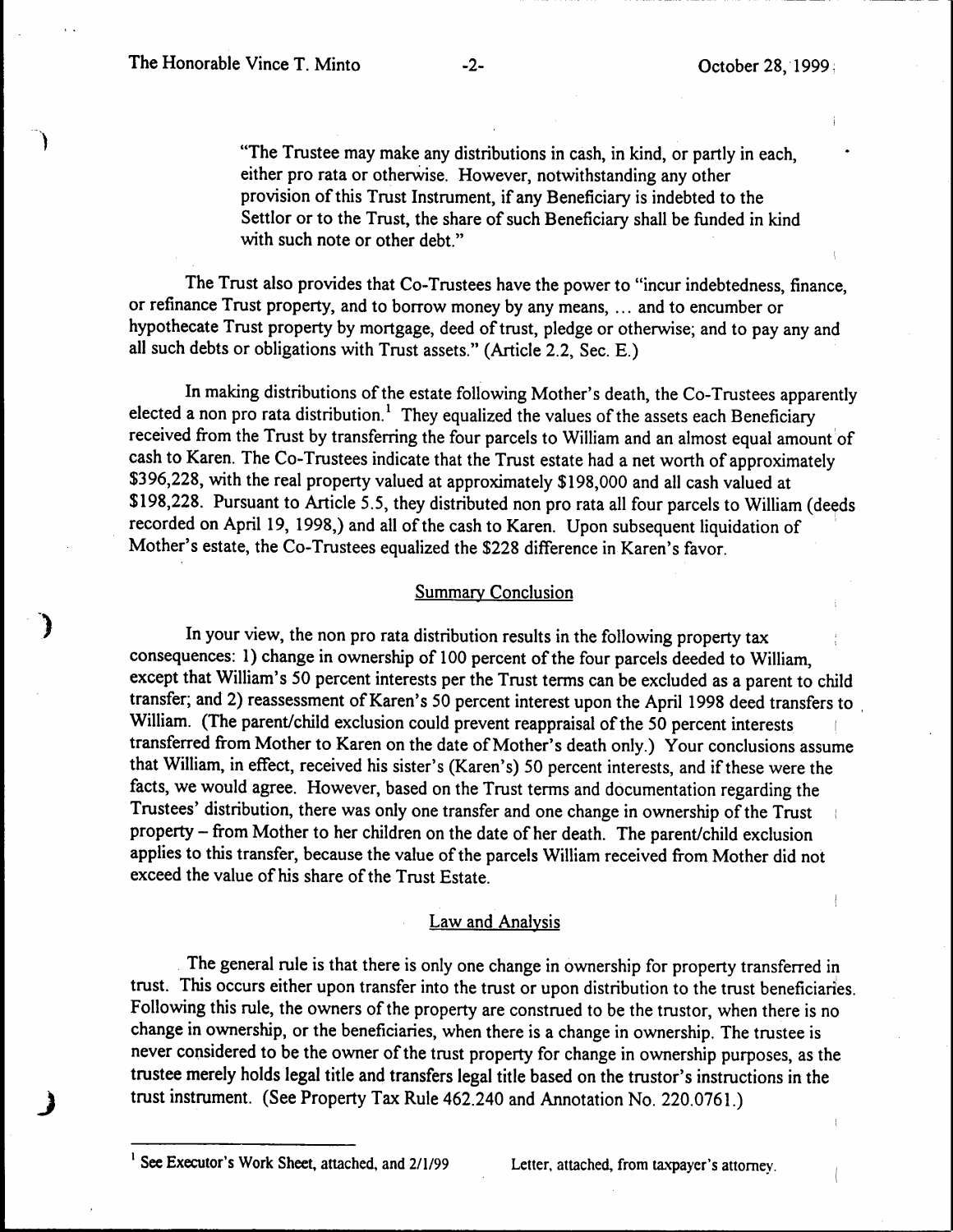ŕ

)

As you are aware, if a claim is properly filed and all requirements are met, Section 63.1 excludes from change in ownership transfers between parents and children including "any interests in real property which vest in persons other than the trustor ... when a revocable trust becomes irrevocable," (Section 61(g)).<sup>2</sup> Section 63.1(c)(7), in part, defines "transfer" as including any "transfer of the present beneficial ownership of property from an eligible transferor to an eligible transferee through the medium of an inter vivos or testamentary trust."

When the Trust became irrevocable on Mother's death, the documents here indicate that the Co-Trustees, acting for Mother, the "eligible transferor," made one transfer/distribution of all the real property (on April 13, 1998) $3$  and cash from the Trust to the Beneficiaries (themselves) as "eligible transferees." That transfer involved deeding all four parcels of the real property to William and, based on the Executor's Work Sheet and Letter, distributing all of the cash to Karen. As explained below, if the value of the four parcels transferred from the decedent to her son William does not exceed his "equal share" under the Trust, then the transfer qualifies for 100 percent exclusion from change in ownership under Section 63.1, assuming the claim is filed and other requirements are met.

The Board staff has addressed this issue on several occasions, as noted in the Annotation No. 625.0235 (referencing Letters to Assessors 91/08), attached. These opinions make clear that the statutory provisions in the Probate Code require the transfer and distribution of real property held in trust to be governed exclusively by the trust instrument. And where the trust does not provide restrictions or limitations on the trustee's powers to distribute, then the Probate Code controls, (allowing distribution of real property and cash in divided or undivided interests).<sup>4</sup> Thus, it is necessary to examine the requirements on the trustees in making distributions of the trust assets to the beneficiaries of the trust. Where the trust states that the trust beneficiaries will receive the assets on a *share and share alike basis,* the trustee has one of two ways for the trustee to accomplish such distribution. First, the trustee can either give the beneficiaries common ownership in all the assets of the trust estate *(pro rata)* or secondly, the trustee can allocate specific assets to individual beneficiaries *(non-pro rata).* 

'The trustee has the power to effect distribution of property and money in divided or undivided interests and to adjust resulting differences in valuation. A distribution in kind may be made pro rata or non-pro rata.' (Added by Chapter 820 of the Statutes of 1986.) (See LTA No. 91/08 and Annotation No. 625.0235, Eisenlauer 9/10/96.)

<sup>&</sup>lt;sup>2</sup> The principal residence of the transferor is excluded without a value limitation and the purchase or transfer of the first \$1 million of the full cash value of all other real property between parents and their children is excluded. <sup>1</sup> (Article XIII A, section 2, subdivision (h) of the California Constitution.)

<sup>&</sup>lt;sup>3</sup> Copies of Grant Deeds recorded on April 13, 1998, show a transfer of each of the parcels from William and Karen, Successor Co-Trustees of the Living Trust to William, a single man.

<sup>&</sup>lt;sup>4</sup> "Probate Code Section 16200 provides, in part, that a trustee has not only the powers conferred by the trust instrument but also, except as limited in the trust instrument, the powers conferred by statute. Following Probate Code Section 16200 are a number of provisions conferring express statutory powers on trustees. Among those provisions is Section 16246 which provides: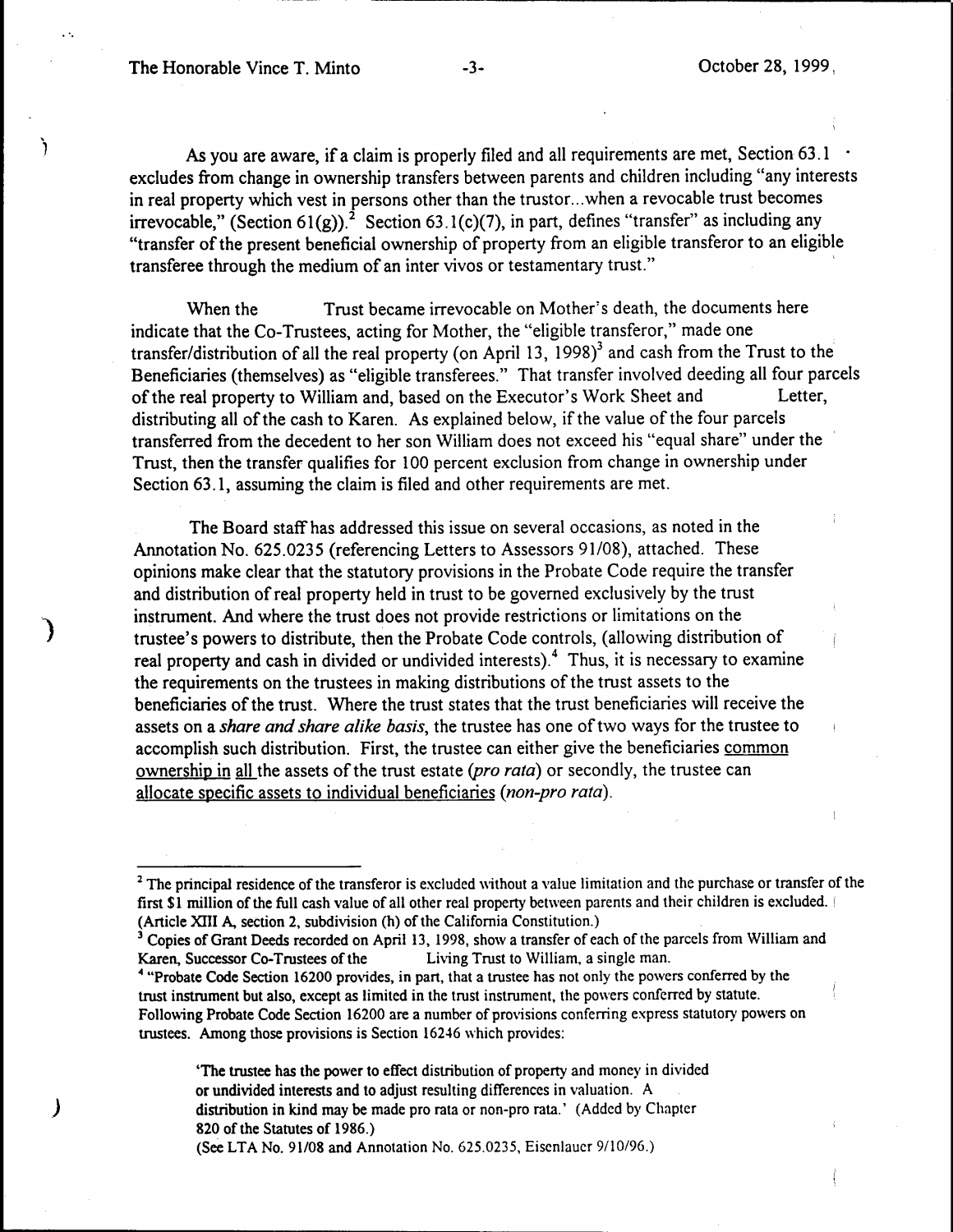Whether a change in ownership occurs when property is distributed according to a trust on a share and share alike basis is determined entirely on whether the trust instrument limits the trustee's powers to distribute property (and of course, whether the allocation is equalized). If there is no restriction or prohibition in the trust instrument, then the trustee has a choice, that is, the trustee enjoys both the powers conferred by the trust instrument and those conferred by the provisions of the Probate Code. This means that the trustee can distribute property and cash in pro rata (undivided) or non-pro rata (divided) interests in order to adjust for any differences in valuation. (Probate Code Section 16246.) As stated in Annotation No. 625.0235 and LTA No. 91/04, page 2,

> "Consequently, property in a trust, where the trustee has the power to distribute trust assets on a share and share alike basis can be treated as a direct transfer from parent to child to the extent that the value of the property does not exceed the value of the stipulated share of trust assets. This is because both statutory and case law recognize that, unless the trust instrument specifically states how the beneficiaries are to share the trust's assets, the trustee has the power to distribute property as he/she wishes. Accordingly, the assessor should recognize these transfers of property as a parent to child transfer, which may qualify for the parent/child exclusion under Section 63.1."

Here, the Trust (Article 5.5, quoted above) contains a statement that the "Trustee may make any distributions in cash, in kind, or partly in each, either *pro rata or otherwise."* Thus, the Co-Trustees are not limited and have a choice in how to distribute the Trust assets, both cash and real property. Where the trustees' powers are as broad as they are here, and where the trust requires distribution in equal shares, the co-trustees may distribute a 100 percent interest in the parcels of real property to one beneficiary, without triggering a change in ownership, as long as their value does not exceed the value of his share of the trust property. Accordingly, the distribution of the four parcels made by William and Karen, as the Co-Trustees, to William, as a beneficiary, can be excluded from change of ownership because the distribution of the real property under the Co-Trustees' powers was a transfer from the decedent to her son "through the medium of a testamentary trust" within the meaning of section  $63.1(c)(7)$  that did not exceed the value of his share of the Trust property.

The fact that there was a slight value difference of \$228 (whether equalized later or not) would not **change** that result. Not only did the Co-Trustees have broad powers to adjust the values for purposes of making equal distributions, but William did not receive more than his share of the Trust Estate and, if anything, received slightly less than his share of the Trust Estate. Moreover, that amount of value represents a de minimis interest in the real property, excluded from change in ownership under Section 65.1 (a).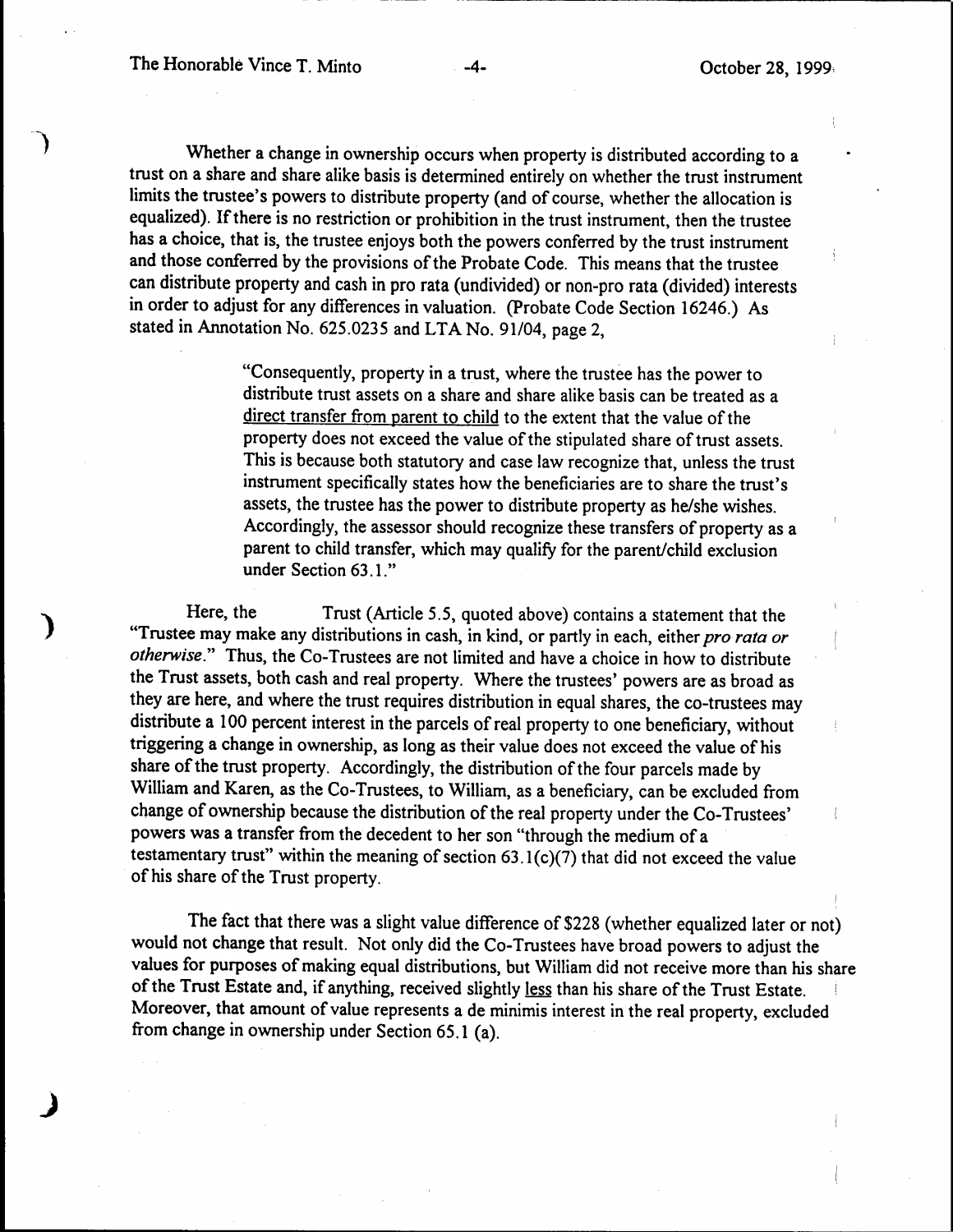The Honorable Vince T. Minto -5- Corober 28, 1999,

*ocr 2 9 7899* 

The views expressed in this letter are only advisory in nature. They represent the analysis· of the legal staff of the Board based on present law and the facts set forth herein, and are not binding on any person or entity.

Very truly yours,

. / ~.~if *5,<d(* 

Senior Tax Counsel

KEC:jd h:/property/precednt/trustsle/1999/08kec

Attachments

cc:

Mr. Dick Johnson - MIC:63 Mr. David Gau - MIC:64 Mr. Charlie Knudsen - MIC:64 Ms. Jennifer Willis - MIC:70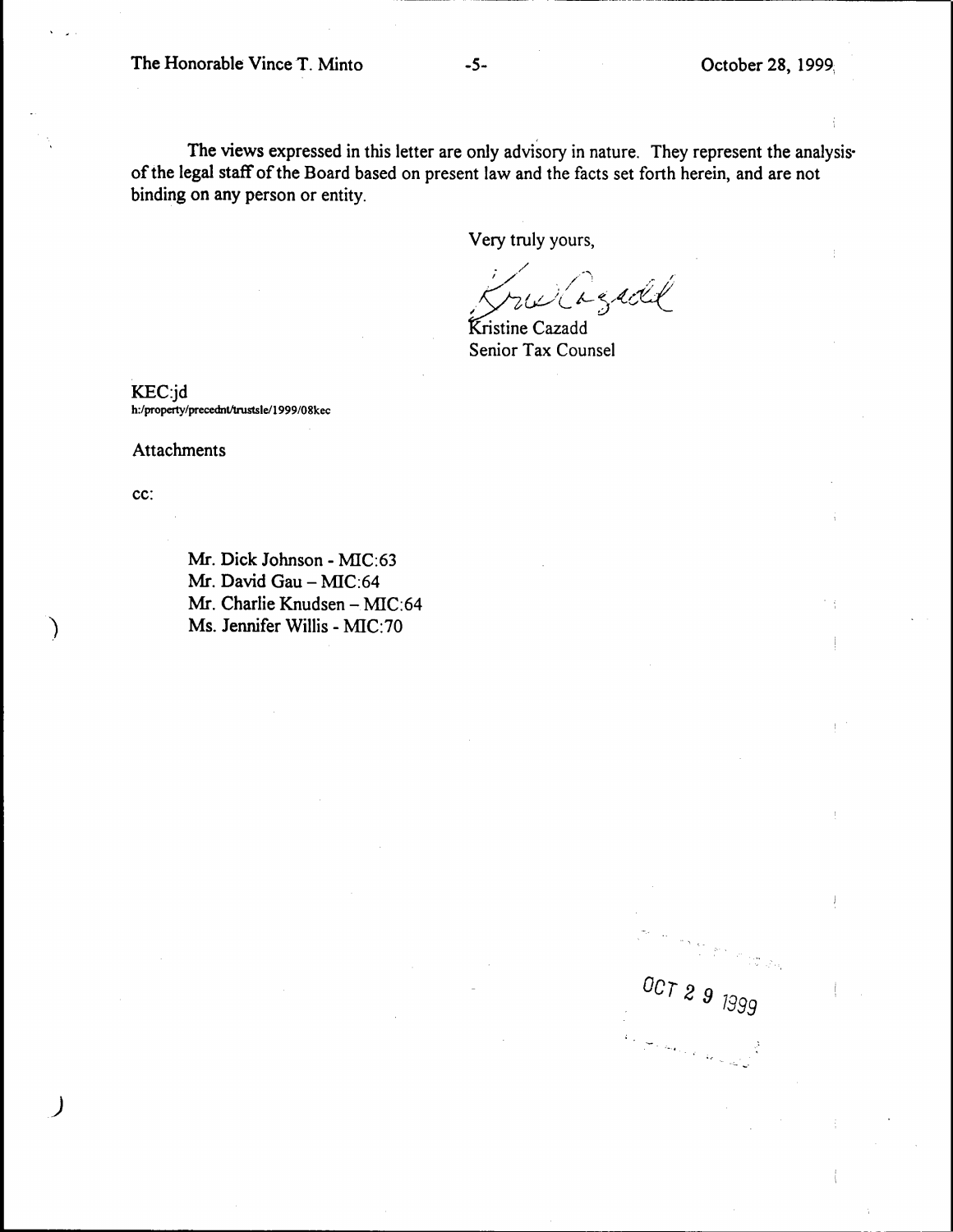#### STATE OF CALIFORNIA

STATE BOARD OF EQUALIZATION 450 N STREET, SACRAMENTO, CALIFORNIA PO BOX 942879, SACRAMENTO, CALIFORNIA 94279-0082 TELEPHONE (916) 323-7713 FAX (916) 323-3387 www.boe.ca.gov



JOHANKLEHS First District. Hayward

DEANANDAL Second District, Stockton

CLAUDE PARRISH Third District. Torrance

JOHN CHIANG Fourth District, Los Angeles

KATHLEEN CONNELL State Controller, Sacramento

> E. L SORENSEN. JR. Executive Direcior

# Re: **Parent/Child** - **Proper Allocation of the \$1 Million Exclusion.**

Dear Mr.

This is in response to your letter of January 9, 2000, requesting our opinion as to whether the proposed distribution plan under an irrevocable trust properly allocates the assets for purposes of applying the \$1 million parent/child exclusion, thereby avoiding a change in ownership. Based on the following described facts, and for the reasons hereinafter explained, the exclusion would apply and no change in ownership will occur.

March 14, 2000

## Factual Background

- 1. The decedent, "Mother" died on August 25, 1999. Her estate consisted of cash, securities, and five residential properties with improvements, and one unimproved lot, all located in two counties and held in Mother's 1982 Revocable Living Trust. The Trust became irrevocable upon Mother's death, and her four children were the sole present beneficiaries.
- 2. The Trust provided that upon the decedent's death, the Successor Trustee should divide the trust estate into equal shares and distribute one share to each of the four children free of Trust, in cash or in kind, in divided or undivided interests. (Section 5.04, p. 14 of Mother's Trust.')

<sup>1</sup>**Section 5.04, p. 14 of the Trust provides that "the Trustee** in **its absolute discretion, may divide or distribute such assets** in **kind, or may divide and distribute undivided interests** in **such assets,** or **may sell** all or **any part of such assets and make division or distribution** in **cash or partly** in **cash and partly** in **kind. The decision of the Trustee,** · **either prior to or on any division or distribution of such assets, as to what constitutes a proper division of such assets or the Trust Estate or any Trust provided for** in **this Declaration, shall be binding** on **all persons** in any **manner ... ".**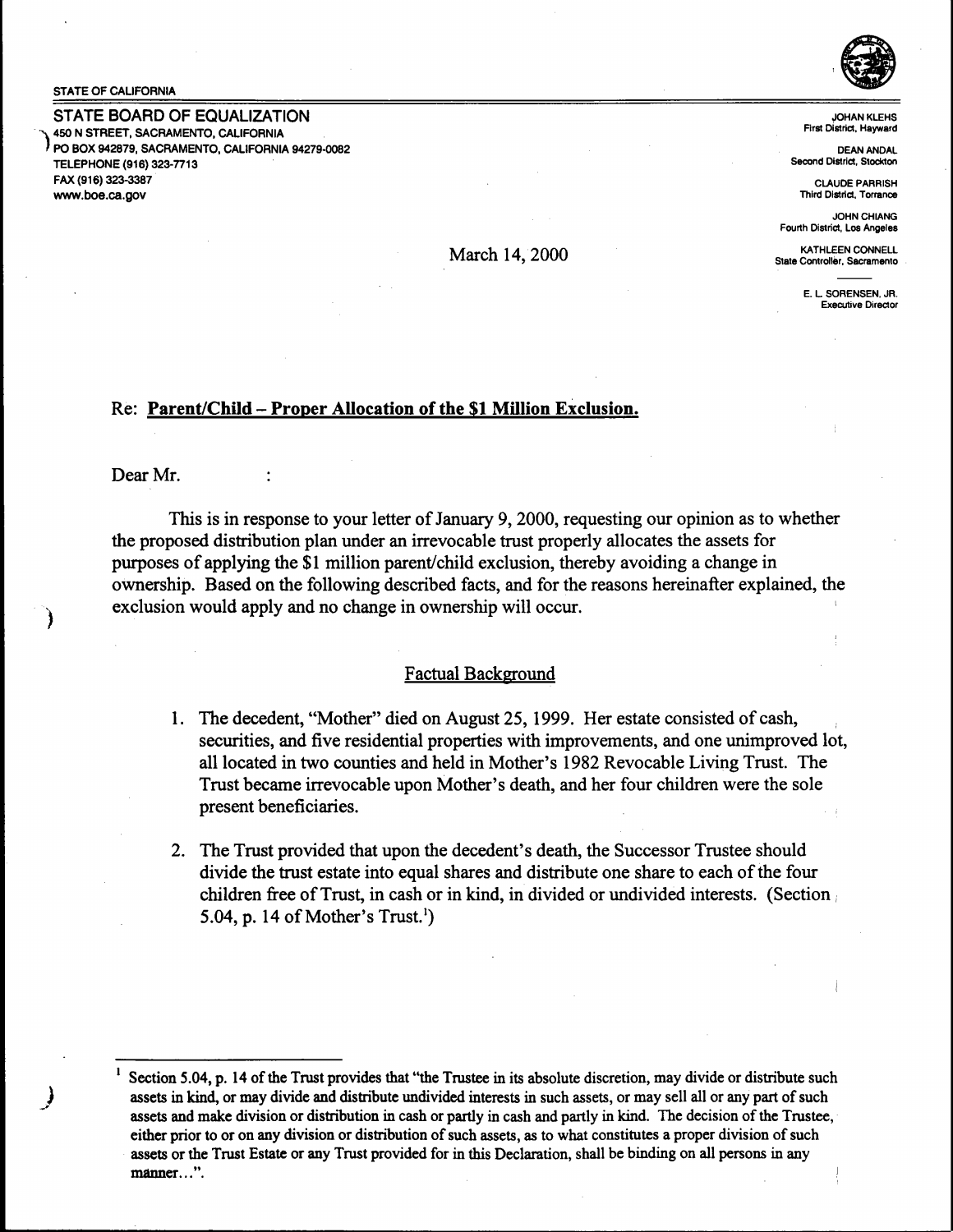- 3. At the time of Mother's death, each of the improved parcels in the Trust Estate had an existing mortgage; only the unimproved lot was free of debt. The entire Trust Estate had a net worth of approximately \$738,698, with the real property valued at approximately \$453,247 and all other property valued at\$497,441, less \$211,990 in debt, taxes, and other costs. Pursuant to the Trust provisions, the Successor Trustee is proposing to distribute approximately \$222,475 net worth of assets to each child, totaling \$889,900. (This amount assumes increases between the net worth on date of death and the net worth on the date of future distribution).
- 4. Before making any distributions however, the Successor Trustee will sell Parcel 4 in order to raise the cash needed. Thereafter, \$222,475, mixed between real property and cash, will be distributed non pro rata to each child. Each share will be funded with unequal interests in the five remaining parcels together with cash and notes, as follows:
	- To M \$216,841 net value in Parcel 3, and \$5,634 in cash;
	- To C  $-$  \$126,082 net value in Parcel 5, and \$96,393 in cash;
	- To E \$222,475 net value (all in cash and notes)
	- To A \$147,750 net value in Parcel 2, \$35,809 net value in Parcel 1, \$4,500 net value in the undeveloped lot, and \$34,416 in cash.

Each of the parcels, except the unimproved lot will continue to be encumbered by a mortgage.

Your questions are: 1) Will the proposed distribution plan qualify for the parent/child exclusion and avoid change in ownership, assuming timely claims are filed; 2) Would the parent/child exclusion apply to Parcel 4, assuming a timely claim is filed prior to its sale; and 3) Is it acceptable to equalize the children's net shares by considering the outstanding mortgage balances on the properties together with cash or other assets. As explained below, the answer to ' all three of these questions is yes.

### Law and Analysis

As you are aware, Revenue and Taxation Code<sup>2</sup>section 61 provides that, subject to exceptions not here relevant, "change in ownership, as defined in section 60, includes, but is not. limited to: ". .(g) [a]ny interests in real property which vest in persons other than the trustor...when a revocable trust becomes irrevocable."

<sup>2</sup> **All statutory references are** to **the Revenue and** Taxation Code unless otherwise indicated.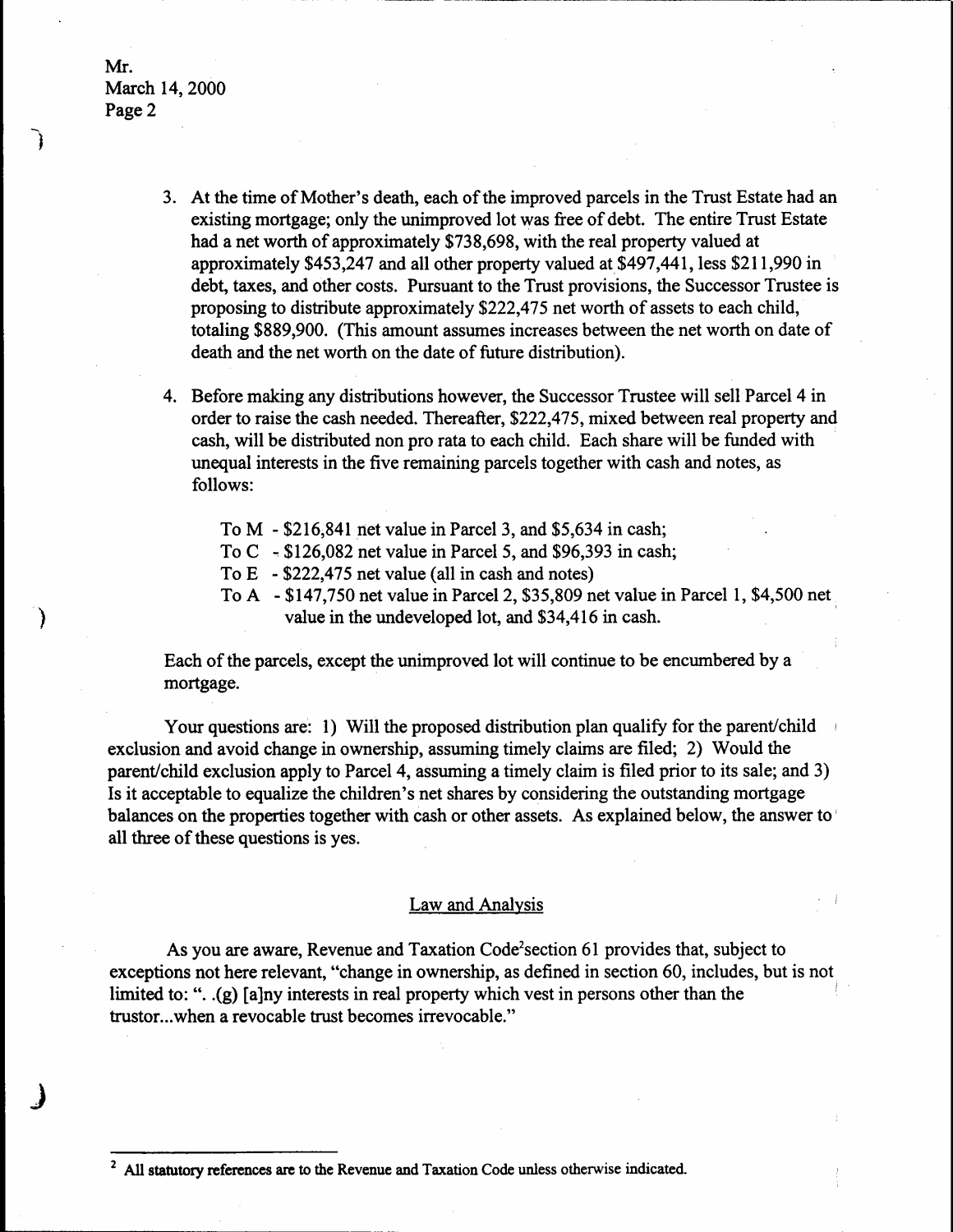J

The parent/child exclusion (Proposition 58) was added to section 2 subdivision (h) of Article XIIIA of the California Constitution on November 6, 1986. It excludes from change in ownership the purchase or transfer of the principal residence of the transferor between parents and their children, as well as the purchase or transfer of the first \$1 million of the full cash value of all other real property *between parents and their children.* Section 63 .1, which implements Proposition 58, also states in subdivision (a)(2) that the exclusion applies to ''the purchase or transfer of the first \$1 million of the full cash· value of all other real property *between parents and their children.*" For purposes of interpreting the exclusion, Section 63.1(c)(1) states that the date of any transfer between parents and their children under a will (or trust) or intestate succession shall be the date of the decedent's death. Applied to the instant case, if the transfers of the six parcels in Mother's Trust qualified under Section 63.1, as transfers between Mother and her four children on the date of death, and if the Trustee's distribution plan merely executes such transfers based on the equal value of each child's beneficial interests received on Mother's death, then no change in ownership will occur.

# 1. Will the distribution plan, allocating equal shares of the Trust real property on a non**pro rata basis among the four children, qualify for the parent/child exclusion and avoid change** in **ownership, assuming timely claims are flied?**

**Yes.** As we have explained in previous opinions, the property tax consequences of transferring property on a share-and-share-alike basis depend on whether the distribution plan conforms to the beneficiary provisions in the Trust instrument as of the date of death. You rely heavily on a Letter to Assessors No. 91/08, dated January 23, 1991, entitled *"Change in Ownership Consequences of Real Property in an Estate or Trust Distributed on a 'Share and Share Alike' Basis,*" which sets forth this position in detail. The discussion in LTA 91/08 makes it clear that where a trustee's statutory powers over the property in an irrevocable trust are not limited by the trust instrument, and the trust instrument requires share-and-share alike distribution to children, no change in ownership occurs upon distribution, unless a trust beneficiary receives property or assets valued in excess of the value of his or her share. Regardless of the mixture of real property and assets constituting the shares ultimately distributed to each, the value of each share is the determining factor. If one sibling receives more value than the others, the result is a transfer from the other siblings to the one with the excess value. This <sup>1</sup> view has been restated on numerous occasions since 1991, most notably in Annotation No. 625.0235 (attached).

The proposed distribution plan in the instant case falls. squarely within the parameters of LTA No. 91/08 and Annotation No. 625.0235, in that the language of the Trust directs that all of the property and assets in the estate be distributed to the children on a share-and-share alike basis, and the Trustee's distribution plan executes this instruction by distributing to each child an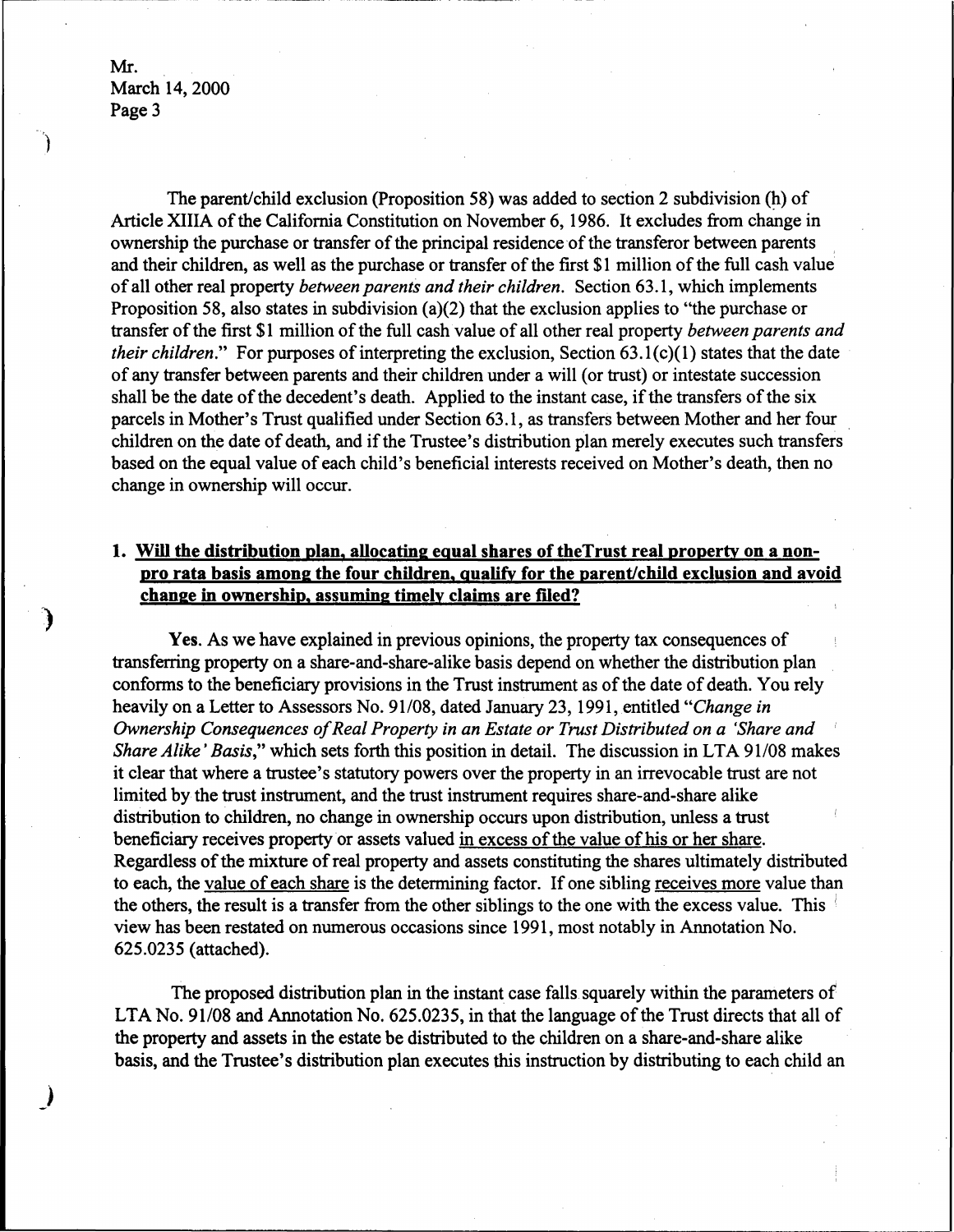€

*equal share* in the total net worth of the assets. Each child will receive \$222,475 in net worth, mixed between real property and cash, representing one quarter of the total net worth of the Trust Estate. Since each child received one quarter of the Trust Estate on the date of Mother's death (Article 3 of the Trust), and the share to each child will be equivalent on distribution, the result is no sibling-to-sibling transfer. ·

# 2. Would the parent/child exclusion apply to Parcel 4, assuming a timely claim is filed **prior to its sale?**

**Yes.** Equalizing the shares among the children is part of the job of the Trustee. The extent of the powers given to the Trustee to perform this function depends on the language in the Trust instrument. Where the Trust instrument confers on the Trustee broad powers to sell, encumber, lease, distribute, purchase or otherwise have unfettered discretion in dealing with all of the assets in the Trust Estate, then the sale of one parcel in order to gain cash for purposes of equalizing the shares upon distribution is permissible.

The trustee enjoys both the powers conferred by the trust instrument and the broad powers conferred by the provisions of the Probate Code, including Section 16246. Thus, the critical factor is whether the trust instrument limits the trustee's powers to distribute property. As indicated on pages 2-3 of LTA No. 91/08,

"Probate Code Section 16200 provides, in part, that a trustee has not only the powers conferred by the trust instrument but also, except as limited in the trust instrument, the powers conferred by statute. Following Probate Code Section 16200 are a number of provisions conferring express statutory powers on trustees. Among those provisions is Section 16246 which provides:

'The trustee has the power to effect distribution of property and money in divided or undivided interests and to adjust resulting differences in valuation. A distribution in kind may be made pro rata or non-pro rata."'

Consistent with the broad powers described in Probate Code Section 16246, there are no express limitations Mother's Trust that would prevent the Trustee from selling Parcel 4 in order to equalize the distribution or for any other reason. Rather, Section 4.02 of the Trust provides in part, the following unlimited discretion to the Trustee:

"The Trustee shall with respect to any and all property which may at any time be held by the Trustee pursuant to this Declaration, whether such property constitutes principal or accumulated income of the Trust provided for in this Declaration, have power, exercisable in the Trustee's discretion at any time and from time to time on such terms and in such manner as the Trustee may deem advisable, to: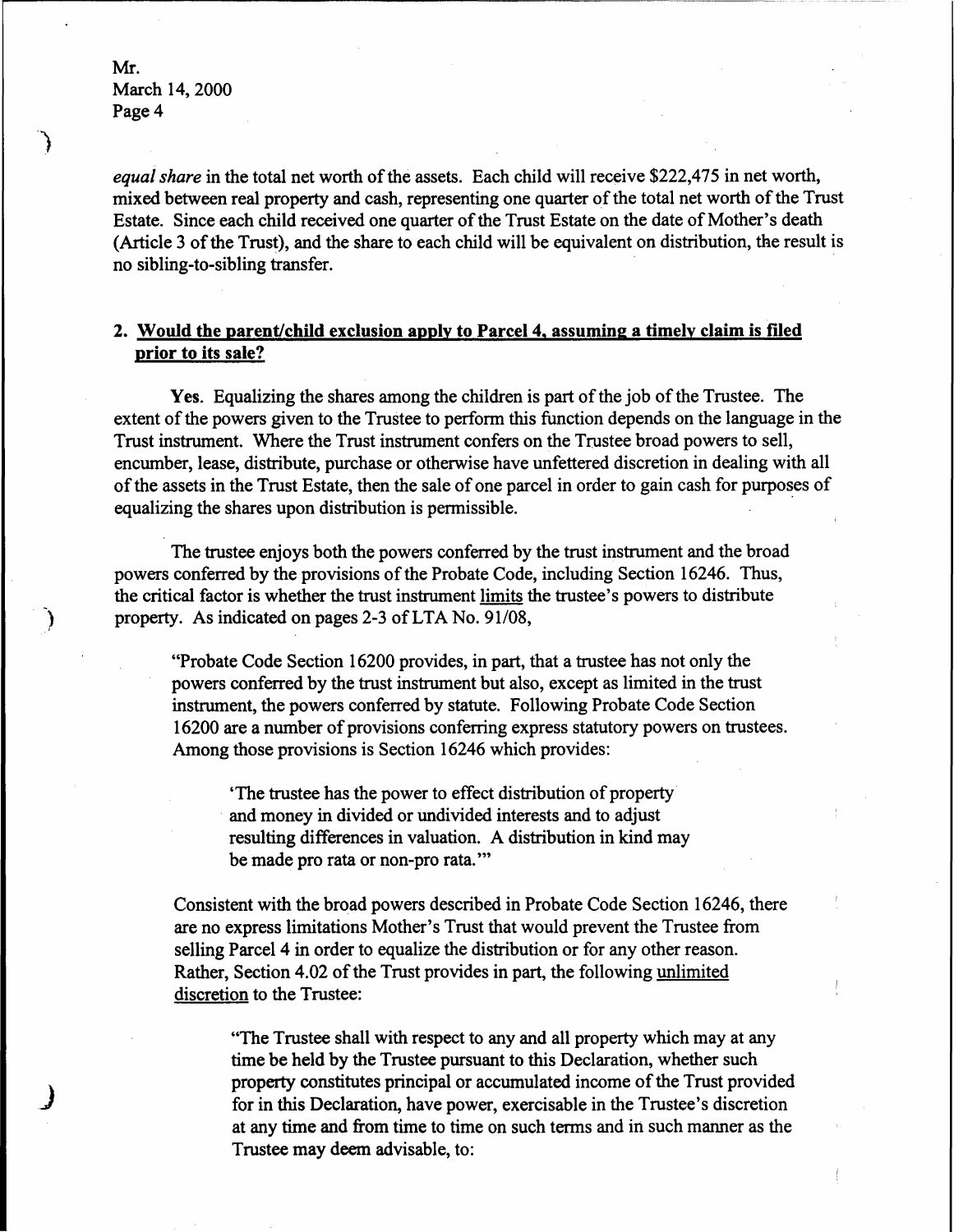> (a) Sell, convey, exchange, convert, improve, repair, partition, divide, allot, subdivide, create restrictions, easements or servitudes thereon, manage, operate and control;"

Based on the foregoing provisions, the Trustee's proposed sale of Parcel 4 from Mother's Trust does not prohibit the application of the parent/child exclusion to the transfer of Parcel 4 that occurred on Mother's death. Per the Trust instructions, each of the four children received a one-quarter beneficial interest in Parcel 4 at that time. Assuming a parent/child claim is filed and all of other requirements are met, that transfer will be excluded from change in ownership. If the Trustee then sells Parcel 4 in order to obtain sufficient cash to equalize the net worth of the Trust Estate into four shares (of \$222,475 each) for distribution, there is no sibling-to-sibling transfer or change in ownership, since no child will receive value in excess of the others. Accordingly, the Trustee's proposed sale of Parcel 4will not trigger a change of ownership as of the date of Mother's death, because the sale and distribution of the proceeds from Parcel 4 is within the Trustee's powers. As such, it constitutes a transfer from Mother to her children ''through the medium of an inter vivos...trust" within the meaning of section  $63.1(c)(7)$  and the guidelines of LTA91/08.

# **3. Is it acceptable** to **equalize the children's net shares by considering the outstanding mortgage balances** on the properties **together** with cash or other **assets?**

**Yes.** Where the Trustee has broad powers as described above, and there is no restriction on that Trustee's authority to encumber or to retain existing encumbrances, no change in ownership results, assuming the Trustee properly considers the value of the encumbrances on the Trust real property make distributions in equal shares.

That the proposed distribution allows the Trustee to calculate the existing mortgages on the parcels in equalizing the net value of the shares to be distributed among the four children, is not a change in ownership and is consistent with advice previously stated. As pointed out in the example in LTA 91/08, where a beneficiary receives real property that is encumbered, the encumbrance must be considered in determining whether a beneficiary has received real property valued in excess of his of her trust share.

In this proposal, no child will receive more than his/her share of the Trust estate. For example, Child A will receive the most real property, (three parcels), two of which are encumbered by existing mortgages. Based on the value of the mortgages at the time of the transfer, A's share of the total Trust Estate will be exactly the same as E's share, that contains only cash and notes with no real property. Accordingly, since the value of each child's share is equal one quarter of the total Trust Estate, there will be no transfer of real property between siblings and thus, no change in ownership.